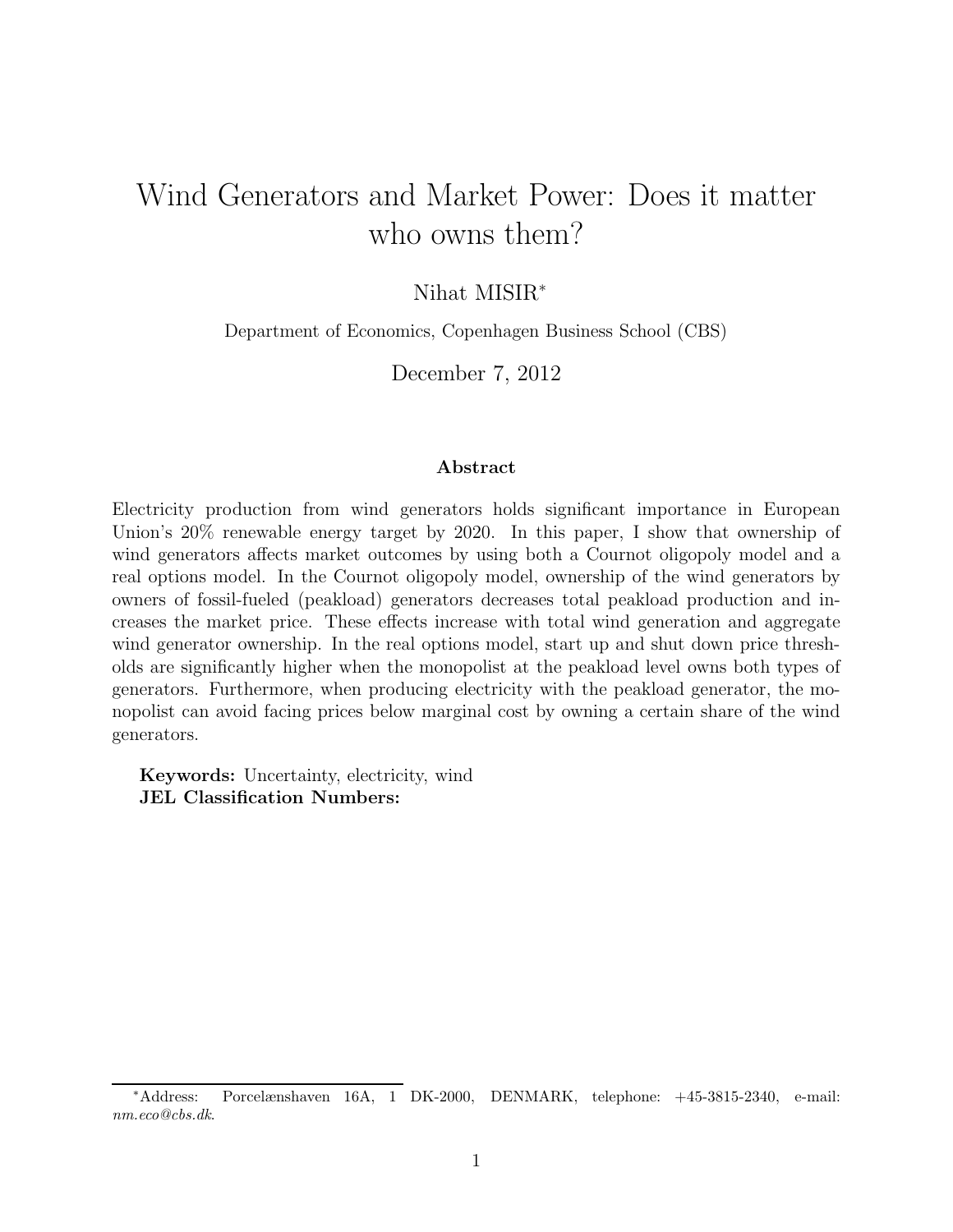### 1 Introduction and Literature Review

Electricity production from wind generators holds significant importance in EU's 20% renewable energy target by 2020. On the upside, wind power is considered to be a lowcost, environmental-friendly and non-strategic way to produce electricity. On the downside, wind power production is stochastic and it may require high levels of operating reserves to maintain a certain level of security of supply.

In this paper, I show that ownership of wind generators affects the market outcomes using both a Cournot oligopoly model and a real options model. In the Cournot oligopoly model, ownership of the wind generators by owners of fossil-fueled (peakload) generators decreases total peakload production and increases the market price. These effects increase with total wind generation and aggregate wind generator ownership. In the real options model, start up and shut down price thresholds are significantly higher when the monopolist at the peakload level owns both types of generators. Furthermore, when producing electricity with the peakload generator, the monopolist can avoid facing prices below marginal cost by owning a certain share of the wind generators.

In the relevant literature (Senfuss et al. (2008), Green& Vasilakos (2009), Twomey& Neuhoff (2010) etc.), wind production is simply regarded as a negative shock to demand and it lowers the need for electricity from conventional fossil-fueled generators. However, this perspective greatly ignores the effects of ownership of wind generators. Those effects are important because ownership of the wind generators creates additional rents for the firms that exercise market power with their conventional generators. Therefore we may expect firms, that have wind generators in their generation portfolio, to produce less electricity with their conventional generators than those who do not own any wind generators at all. As a result, we may further expect different market outcomes for different ownership structures given the same level of wind production.

A number of papers focus on the short and long term impacts of high levels of wind/renewable power penetration in liberalized electricity markets. Senfuss *et al.* (2008) analyzes the impact of renewable electricity generation on the electricity market in Germany. Lamont (2008) investigates the system-wide effects of large-scale intermittent technologies in an electric generation system. Green and Vasilakos (2009) evaluates the impact of intermittent wind generation on hourly equilibrium prices and output. Bushnell (2010), models the impact of large amount of wind generation on the generation mix. Twomey and Neuhoff (2010) investigates how the relationship between wind production and market price is affected by market power.

This paper can be regarded as an extension of Twomey and Neuhoff (2010). For the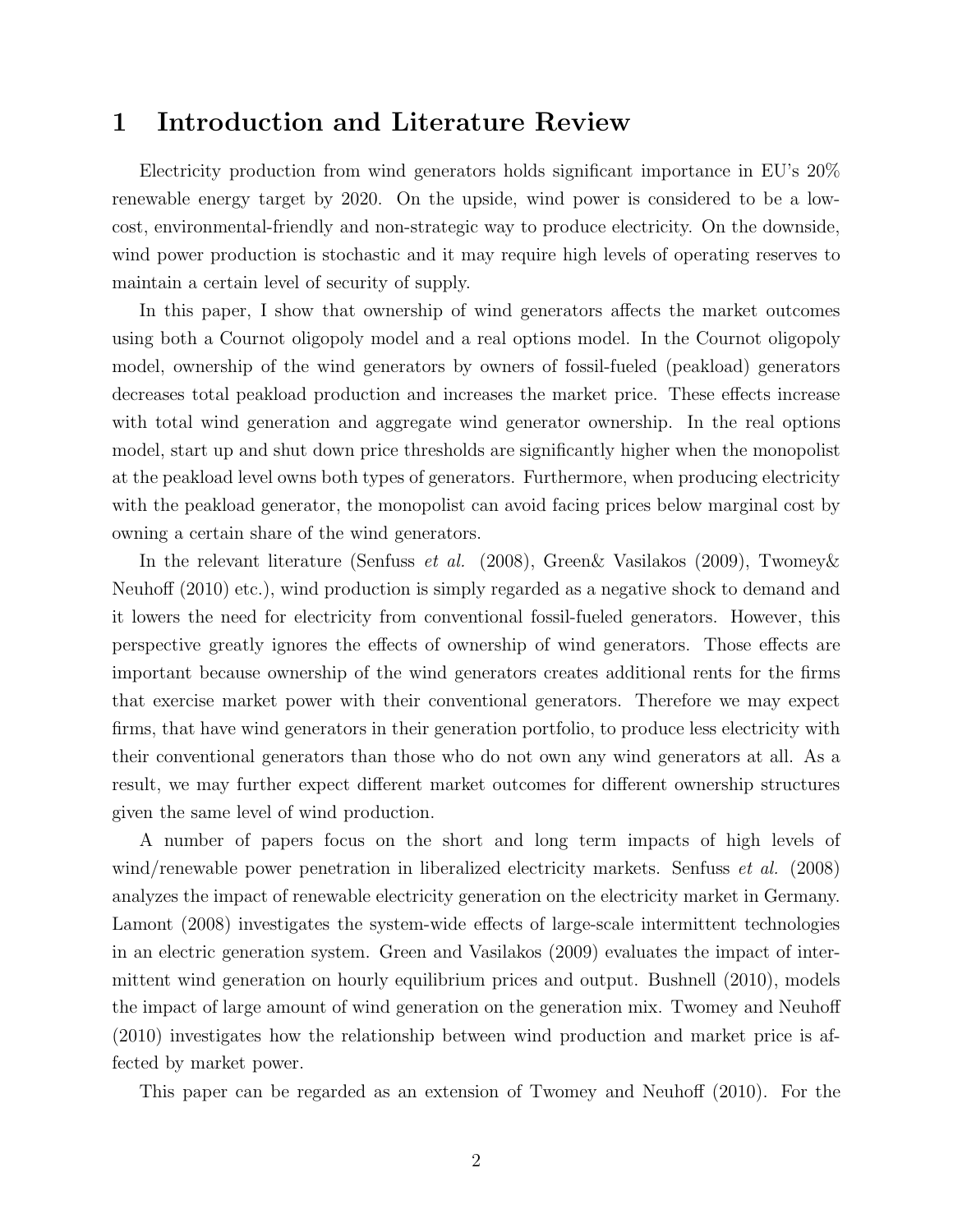Cournot model, I keep their basic model structure and improve upon their paper by introducing different market competition scenarios based on the ownership of wind generators. They focus on the competition at conventional generator level and disregard the possibility of the ownership of wind generators by the existing conventional generator owners. In a Cournot setting, I calculate (expected) market prices to see the effects of different ownership scenarios of the wind generators.

The rest of the paper is organized as follows: In section 2, I set up the Cournot oligopoly model and provide discussion on the effects of wind generator ownership on welfare as well as start up and shut down decisions. In section 3, I provide a real options model for a monopolist at the peakload level and compare the start up and shut down thresholds depending on different wind generator ownership levels. In section 4, I give numerical results to the real options model. In section 5, I provide a brief conclusion on my findings.

### 2 The Cournot Oligopoly Model

In the short term, there are two ways to exercise market power for (peakload) firms in the electricity markets. First, firms can decrease the level of output by withholding capacity (Joskow & Kahn, 2002). Second, they expectedly operate their generators for a significantly shorter period of time by asking higher start up and shut down prices than the corresponding socially optimal case (Misir, 2012). Furthermore, Green and Vasilakos (2009) notes that a strategic generator that owns wind farms would wish to take their output into account when calculating the supply function from its thermal plants. In this section, following Green and Vasilakos (2009), I focus on the first case and set up a Cournot oligopoly model that incorporates different wind generator ownership scenarios. I aim to show how dispatch decisions of the peakload firms are affected by wind generator ownership.

The industry consists of two types of electricity generation technologies:  $wind(W)$  and conventional *peakload*  $(P)$  generation. I do not put restrictions on the number of generators available for each technology as I assume that peakload generators could be instantly started up and shut down without any costs. I further assume that wind generation is subject to exogenous shocks and zero marginal cost of production whereas peakload generation has constant marginal cost of production  $c > 0$ .

At time  $t$ , the industry output is determined by the sum of wind and peakload production:  $Q(t) = Q_W(t) + Q_P(t)$ . The instantaneous stochastic wind production is given by:

$$
Q_W(t) = Q_{W,0} + \epsilon_t \ge 0
$$
\n<sup>(1)</sup>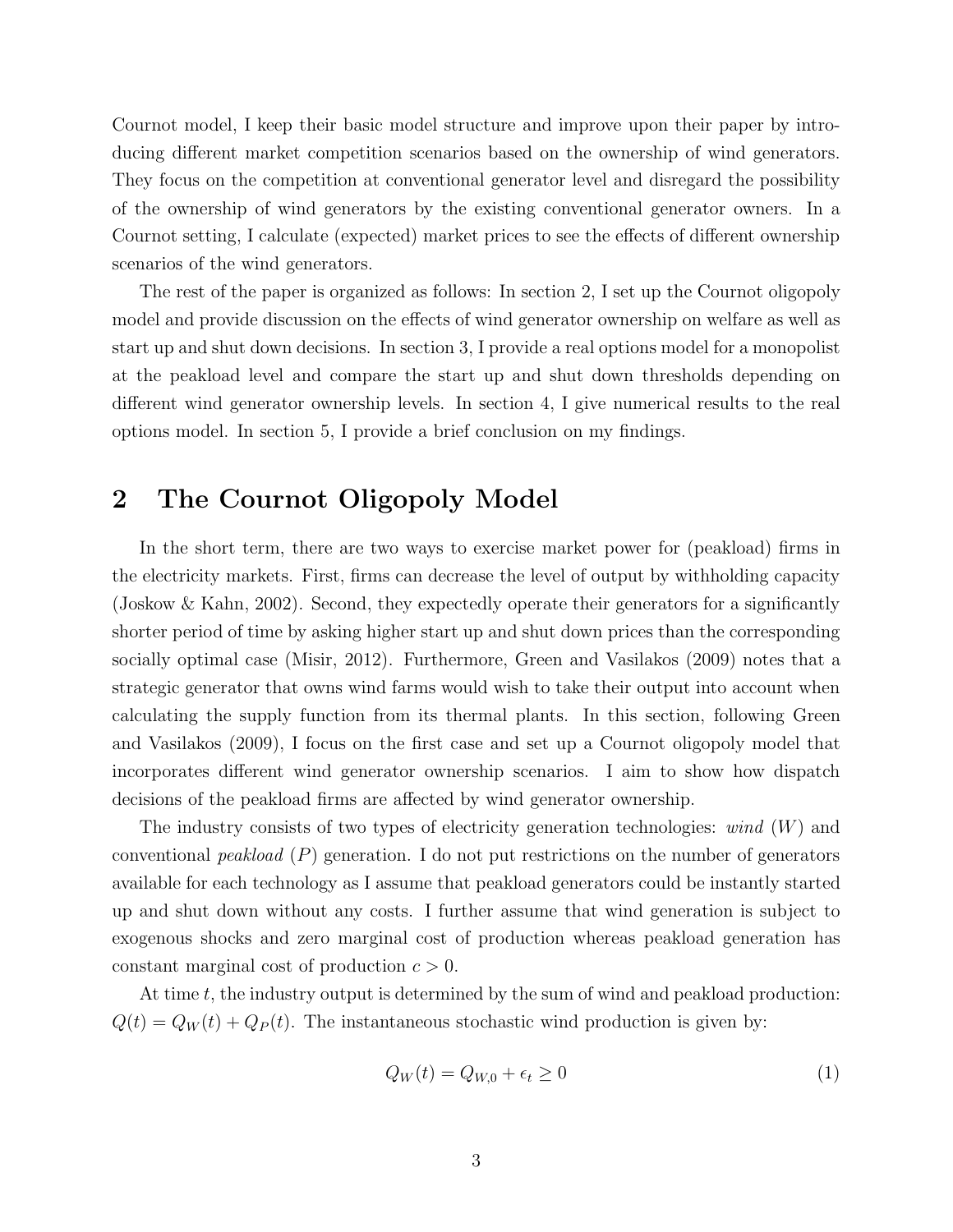where  $Q_{W,0}$  is the average wind production level and  $\epsilon_t$  is the exogenous shock to the wind production with  $E[\epsilon_t] = 0$  and  $Var[\epsilon_t] = \sigma^2$ .

There are no side payments and regardless of the technology, all production is paid at the market clearing price. The market price fluctuates stochastically according to linear inverse demand function,  $D : \mathbb{R}_+ \to \mathbb{R}$ :

$$
P(t) = D[Q_P(t) + Q_W(t)] = X - \gamma Q(t) \quad \text{with } \gamma > 0.
$$
 (2)

where  $X>c$  is the constant demand intercept.

Below, I describe two different market scenarios. First, I investigate the case where there is a social planner (or perfect competition) in the industry as benchmark. Second, I investigate the case where there is oligopolistic Cournot competition at the peakload level. For the oligopolistic competition, I give the results of wind generator ownership on total production and market price. I further provide results on welfare implications as well as start up and shut down decisions of peakload generators.

#### 2.1 Social Planning and Competitive Equilibrium

I set the benchmark by calculating the optimal production and market price in the case of the social planner. The social planner's objective is to maximize the total social surplus by deciding how much to produce by conventional peakload generators given the level of wind production. In order to maximize the total social surplus  $(S[Q^{SP}(t)])$ , the social planner will have to calculate the area under the demand curve for a given production level minus the total cost of production  $(C[Q^{SP}(t)])$ . As  $Q^{SP}(t) = Q_P(t) + Q_W(t)$ , we have:

$$
S[Q^{SP^*}(t)] = \sup_{Q_P} \left\{ \left[ \int_0^{Q^{SP}(t)} (X - \gamma q) dq \right] - C[Q^{SP}(t)] \right\}
$$
  
= 
$$
\sup_{Q_P} \left\{ X(Q_P + Q_W(t)) - \frac{\gamma (Q_P + Q_W(t))^2}{2} - cQ_P \right\}
$$
 (3)

The first order condition entails:

$$
Q_P(t) = \frac{X - c}{\gamma} - Q_W(t) \Longrightarrow Q^{SP}(t) = \frac{X - c}{\gamma} \Longrightarrow P^{SP}(t) = c.
$$
 (4)

It follows from **Equation 4** that the social planner fully internalizes the effects of wind generation and as a result, the total socially optimal level of production does not depend on total wind production. But if total wind production is higher than the total socially optimal level of production (i.e.,  $Q_W(t) > (X - c)/\gamma$ ), there will be no production coming from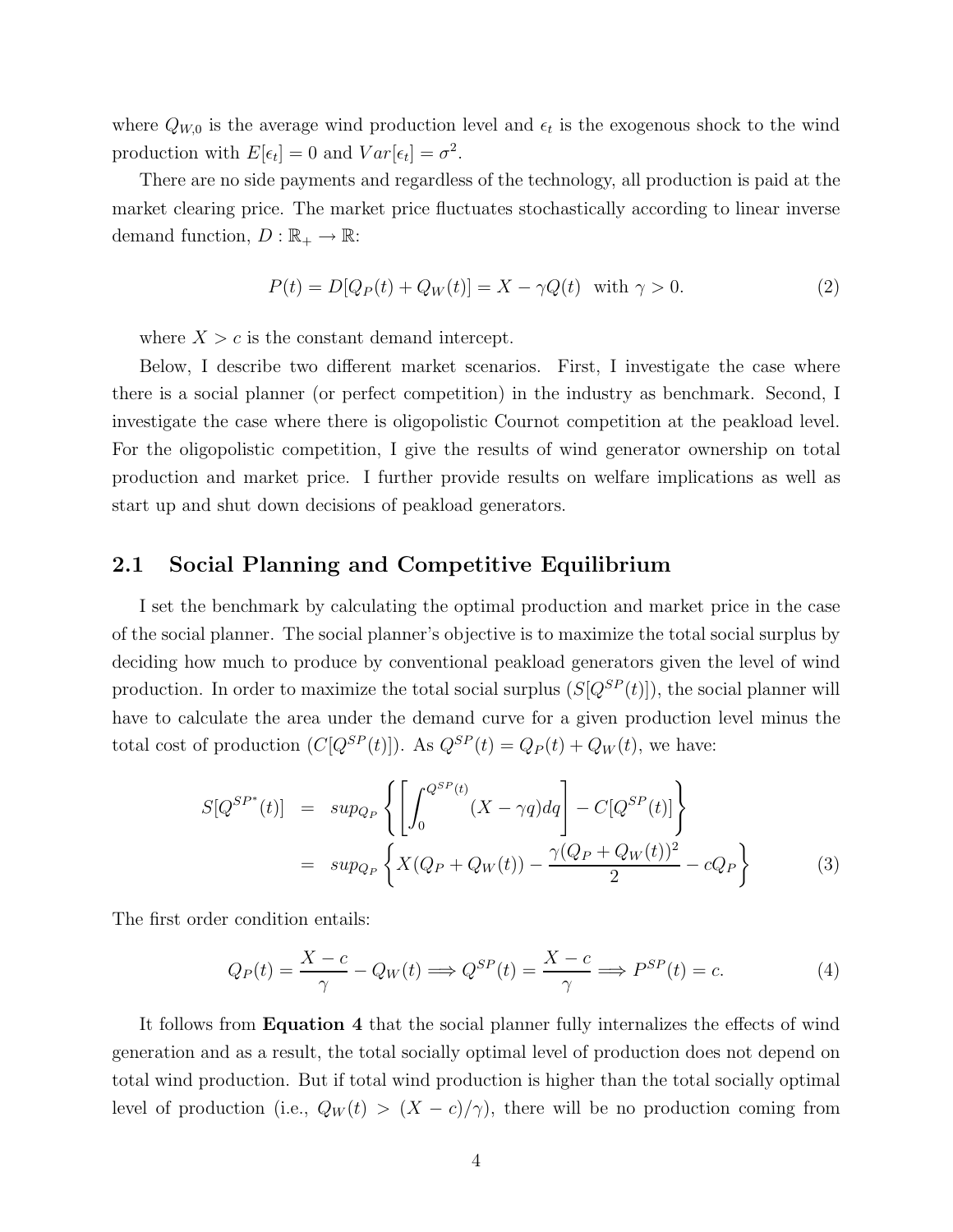the peakload generators and the market price will be even lower than the marginal cost of peakload generation. On the other hand, for the case of perfect competition at the peakload level, one should start with the very last step in Equation 4. Since, perfectly competitive firms are price takers and equate price to marginal cost to find out how much to produce, the market outcome for the cases of social planner and perfect competition will be the same.

Proposition 1 Ownership structures of the wind generators do not have an impact on the aggregate peakload production and market price for the case of perfect competition at the peakload level.

**Proof.** Perfectly competitive peakload firms observe the total wind production and decide how much to produce at the peakload level in order to reach the equilibrium production and price levels given in Equation 4. In other words, perfectly competitive peakload firms produce enough to set the market price to marginal cost. Therefore, we end up with the same market outcome regardless of the wind generator ownership.  $\blacksquare$ 

### 2.2 Oligopolistic Cournot Competition

In this section, I investigate the market outcomes of the existence of oligopoly at the peakload level. I derive a general formula for the equilibrium peakload generation levels depending on the ownership of wind generators. I aim to show how wind generator ownership affects the individual firms' production levels and the industry outcomes. The results below show that all the peakload firms benefit from the aggregate wind generator ownership regardless of their individual wind generator ownership status.

There are *n* symmetric firms at the peakload level with the same constant marginal cost of peakload production,  $c > 0$ . I assume that  $k \leq n$  firms equally own a share of wind generators and the rest of the firms at the peakload level do not own any wind generators at all. By assuming uniform production throughout wind generators, I consider that ownership of an equal share of wind generators results in an equal share of wind power production for each firm. Without loss of generality, for any firm  $j \in J = \{k+1, k+2, \ldots, n\}$  who does not own any wind generators, the total production is just the individual peakload production,  $Q_{P,j}(t)$ . Consequently, for any firm  $i \in I = \{1, 2, ..., k\}$  who owns an equal share of wind generators, the total individual production is the sum of peakload production and the share of total wind production. Namely;

$$
Q_i(t) = Q_{P,i}(t) + \mathbf{A}Q_W(t)
$$
\n<sup>(5)</sup>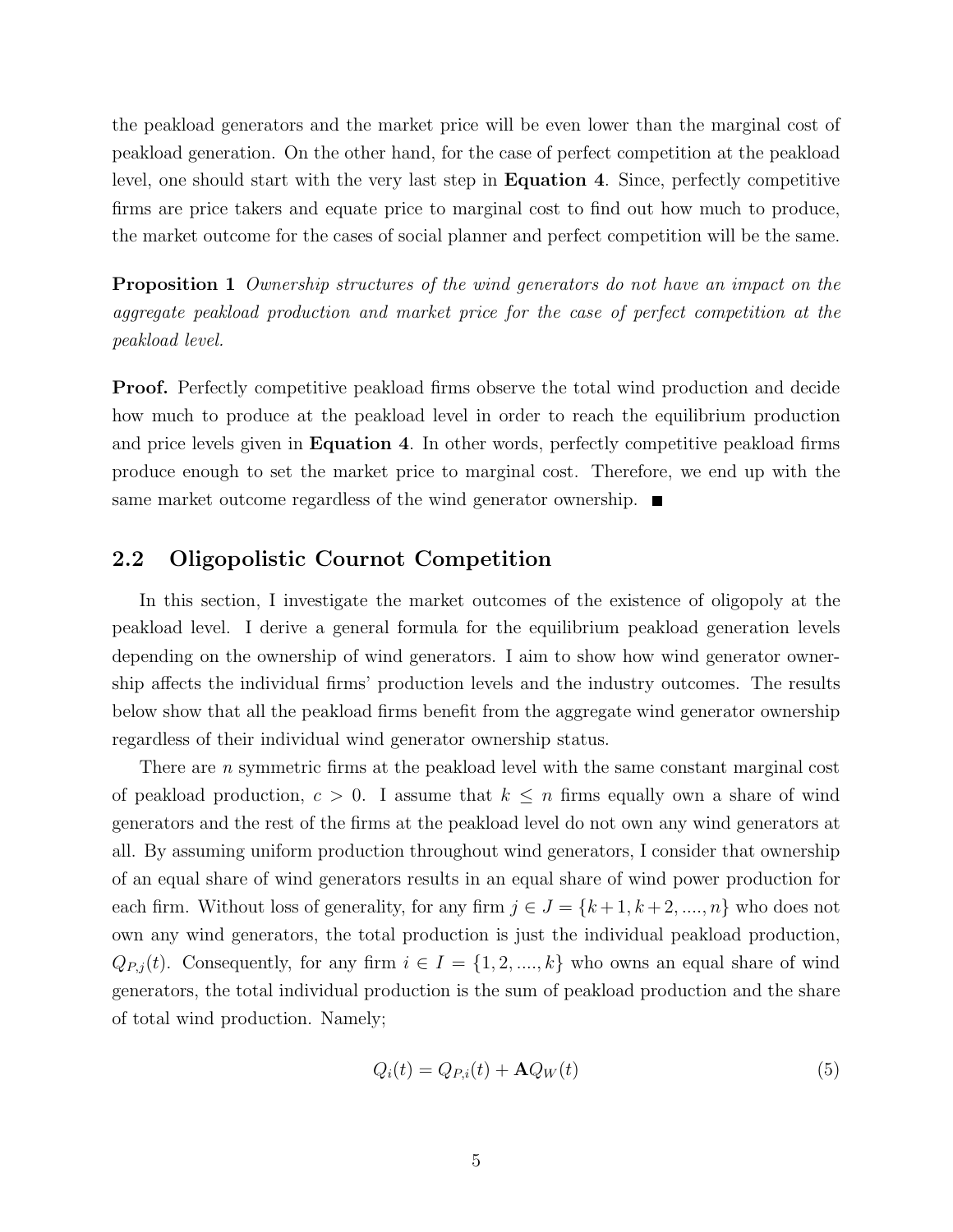$A \in \mathbb{Q}$  is the share of total wind generators owned by each of the k peakload firms and it is formally defined by:

$$
\mathbf{A} := \frac{\alpha}{k} \tag{6}
$$

where  $\alpha \in [0, 1]$  is the share of wind generators aggregately owned by the peakload firms. Specifically,  $\alpha = 0$  when the peakload firms do not own any of the wind generators and  $\alpha = 1$  when the peakload firms do own all of the wind generators.

Given this model, there are two different types of profit functions depending on a firm's wind generator ownership status. For any firm  $i \in I$ , with wind generator ownership, the profit function is:

$$
\Pi_i(t) = [X - \gamma(Q_{P,i} + Q_{P,i'} + Q_{P,n-k} + Q_W(t))](Q_{P,i} + \mathbf{A}Q_W(t)) - cQ_{P,i}
$$
(7)

where  $Q_{P,i'}$  is the aggregate peakload production of the firms with wind generator ownership except for firm i and  $Q_{P,n-k}$  is the aggregate peakload production of the firms without wind generator ownership.

Similarly for any firm  $j \in J$ , without wind generator ownership, the profit function is:

$$
\Pi_j(t) = [X - \gamma(Q_{P,j} + Q_{P,j'} + Q_{P,k} + Q_W(t))]Q_{P,j} - cQ_{P,j}
$$
\n(8)

where  $Q_{P,j'}$  is the aggregate peakload production of the firms without wind generator ownership except for firm j and  $Q_{P,k}$  is the aggregate peakload production of the firms with wind generator ownership.

Given the above profit functions, first order conditions entail (see Appendix  $A.1$ ) the following equilibrium peakload production levels for firms  $i$  and  $j$ :

$$
Q_{P,i}^*(t) = \frac{X - c}{\gamma(n+1)} - \frac{1 - \alpha}{n+1} Q_W(t) - \mathbf{A} Q_W(t)
$$
\n(9)

$$
Q_{P,j}^*(t) = \frac{X - c}{\gamma(n+1)} - \frac{1 - \alpha}{n+1} Q_W(t)
$$
\n(10)

Looking at **Equation 9**, we see three different terms. The first term is the (symmetric) equilibrium level of individual production if the industry did not have any wind generators at all. The second term is the negative effect of unowned/un-internalized wind generation on the peakload production. The effect is as if there is a non-strategic firm that just produces (1 −  $\alpha$ ) $Q_W(t)$  amount of electricity. The third term is the level of internalized wind generation for the peakload firms with wind generator ownership. The internalization results in a decrease in the level of individual peakload production exactly by the amount of the individual share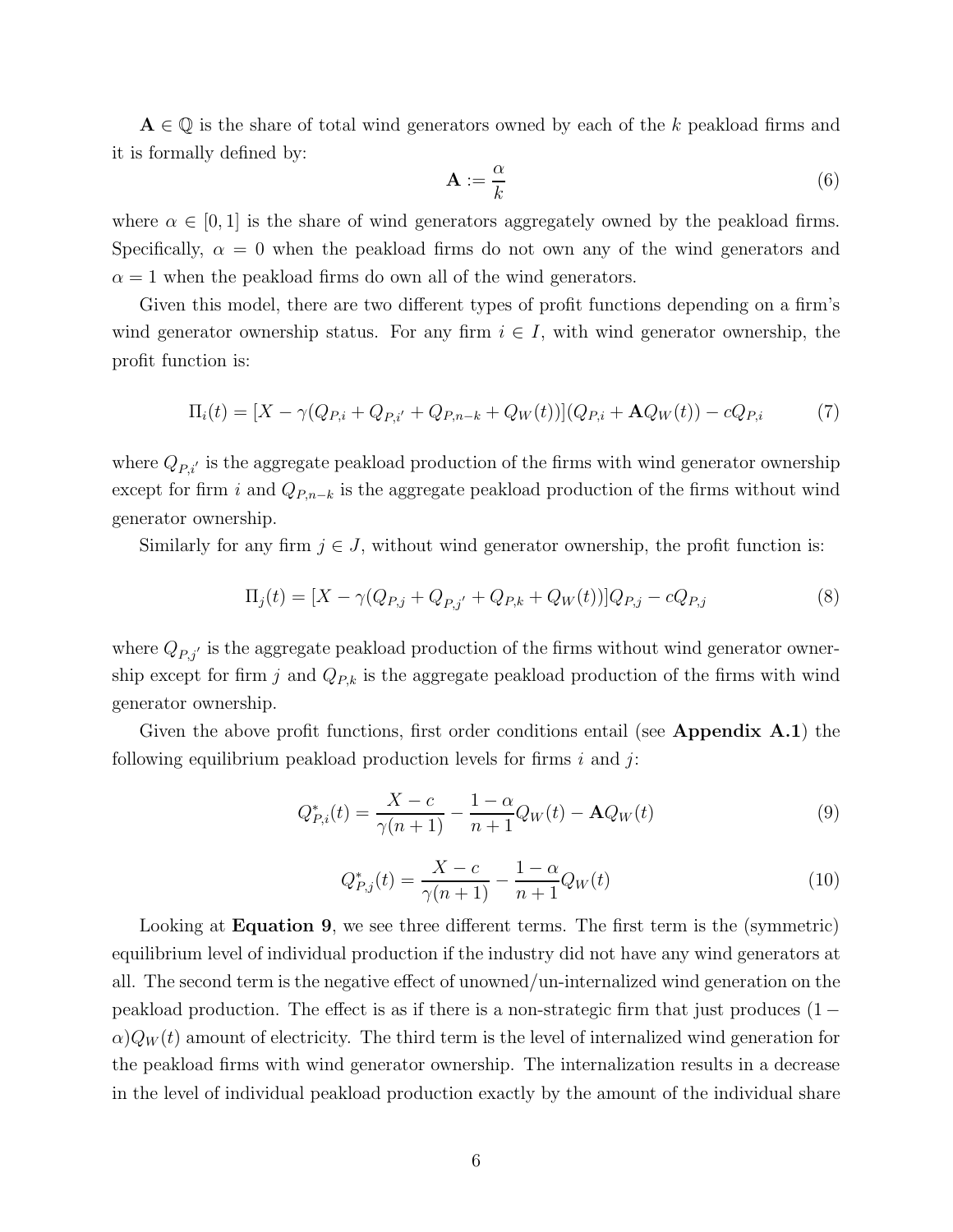of wind generation. Therefore, total (wind plus peakload) production for each peakload firm is the same but wind generator ownership provides a competitive advantage as total cost of production goes down due to zero-cost wind generation.

**Definition 1** For any firm  $i \in I$  and  $j \in J$ , the **peakload production effect** of aggregate wind generator ownership is defined by:

$$
\Delta Q_{P,N} := Q_{P,N}[\alpha > 0] - Q_{P,N}[\alpha = 0], \text{ for } N = i, j.
$$
 (11)

**Proposition 2** For any peakload firm with wind generator ownership, aggregate wind generator ownership results in a decrease in the individual peakload production level. The **peakload** production effect increases with the level of wind production and aggregate wind generator ownership whereas it decreases with the total number of peakload firms with wind generator ownership.

For any peakload firm with no wind generator ownership, aggregate wind generator ownership results in an increase in the individual peakload production level. The **peakload** production effect increases with the level of wind production and aggregate wind generator ownership whereas it does not change with the total number of peakload firms with wind generator ownership.

i.e., for any firm  $i \in I$ , we have  $\Delta Q_{P,i} < 0$ ,  $\partial \Delta Q_{P,i}/\partial \alpha < 0$ ,  $\partial \Delta Q_{P,i}/\partial \epsilon_t < 0$  and  $\partial \Delta Q_{P,i}/\partial k > 0$ . Whereas for any firm  $j \in J$ , we have  $\Delta Q_{P,j} > 0$ ,  $\partial \Delta Q_{P,j}/\partial \alpha > 0$ ,  $\partial \Delta Q_{P,j}/\partial \epsilon_t > 0$  and  $\partial \Delta Q_{P,j}/\partial k = 0$ .

**Proof.** From **Equations 9 & 10**, we have:

$$
\Delta Q_{P,i} = \left(\frac{\alpha}{n+1} - \mathbf{A}\right) \left(Q_{W,0} + \epsilon_t\right) \tag{12}
$$

and

$$
\Delta Q_{P,j} = \frac{\alpha}{n+1} (Q_{W,0} + \epsilon_t)
$$
\n(13)

It follows from the above equations that the properties given in Proposition 2 are satisfied.

**Equations 9 & 10** show that wind generation reduces the indivudual peakload production levels for all peakload firms. However, for positive values of  $\alpha$ , all peakload firms increase their total production levels. Therefore, even if a peakload firm does not own any wind generators, it still benefits from the aggregate wind generator ownership. On the other hand, if a peakload firm owns a share of the wind generators, it decreases its peakload production exactly by the amount of its share of wind generation. As a result, the overall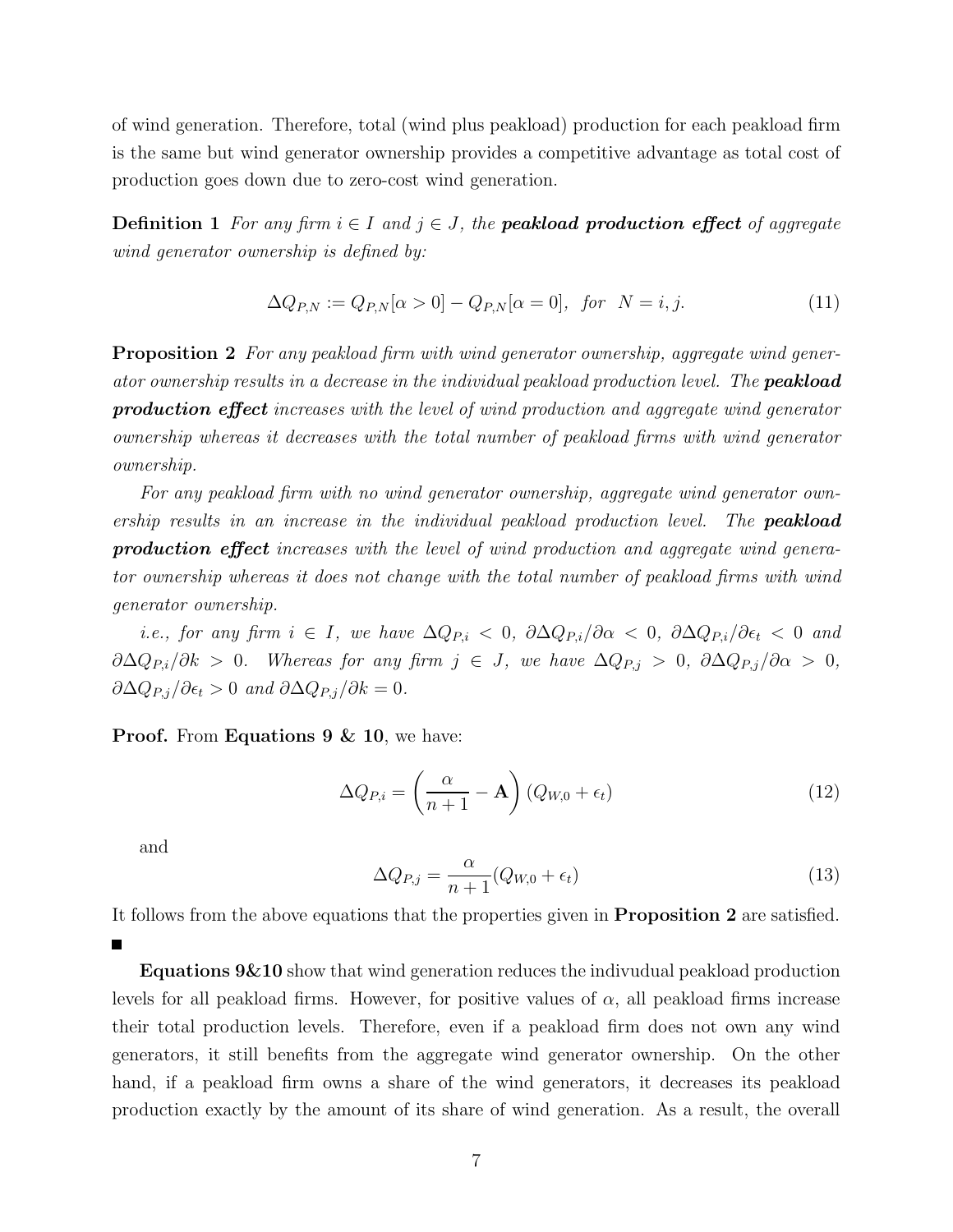effect of aggregate wind generator ownership on the peakload production is negative for the firms with wind generator ownership since they provide a fraction of their production from zero-cost wind generation.

**Proposition 3** A redistribution of the wind generators amongst the firms at the peakload level, have no impact on the market outcomes. In other words, when the number of firms that owns wind generators  $(k)$  changes, the total peakload production and the market price stays the same.

**Proof.** In order to prove the proposition, it is sufficient to show that the total peakload production does not depend on the parameter k.

So, taking the previously derived expressions for  $Q_{P,i}$  and  $Q_{P,j}$  into account, the total peakload production is:

$$
Q_P(t) = kQ_{P,i}(t) + (n-k)Q_{P,j}(t) = \frac{n}{n+1} \frac{X-c}{\gamma} - \frac{n+\alpha}{n+1} Q_W(t)
$$
(14)

which does not depend on  $k$ .

Following **Equation 14**, total production and market price are given by:

$$
Q(t) = \frac{n}{n+1} \frac{X-c}{\gamma} + \frac{1-\alpha}{n+1} Q_W(t) \text{ and } P(t) = \frac{X+nc}{n+1} - \frac{\gamma(1-\alpha)}{n+1} Q_W(t) \tag{15}
$$

**Remark 2** It follows from **Equations 146.15** that when  $\alpha = 1$ , total peakload production decreases exactly by the amount of the total wind production and as a result, total industry production and market price do not depend on the level of wind production. This is simply because, when all of the wind generators are owned by the peakload firms, the effects of wind generation are entirely internalized by the peakload firms. Furthermore, as  $0 < \alpha < 1$ ,  $\partial P/\partial \alpha > 0$ . In other words, if the aggregate ownership of the wind generators by the peakload firms increases, so does the market price. This result shows that market power of peakload firms increases with wind generator ownership.

Following **Equation 15, Figure 1** shows the effect of aggregate wind generator ownership on the demand curve. When  $\alpha = 0$ , none of the wind generators are owned by the peakload firms and the demand curve shifts to the left exactly by the amount of the current level of wind generation. When  $0 < \alpha < 1$ , the residual demand curve shifts closer back to the original demand function and when  $\alpha = 1$ , the effect of wind generation vanishes and the residual demand and original demand curves coincide.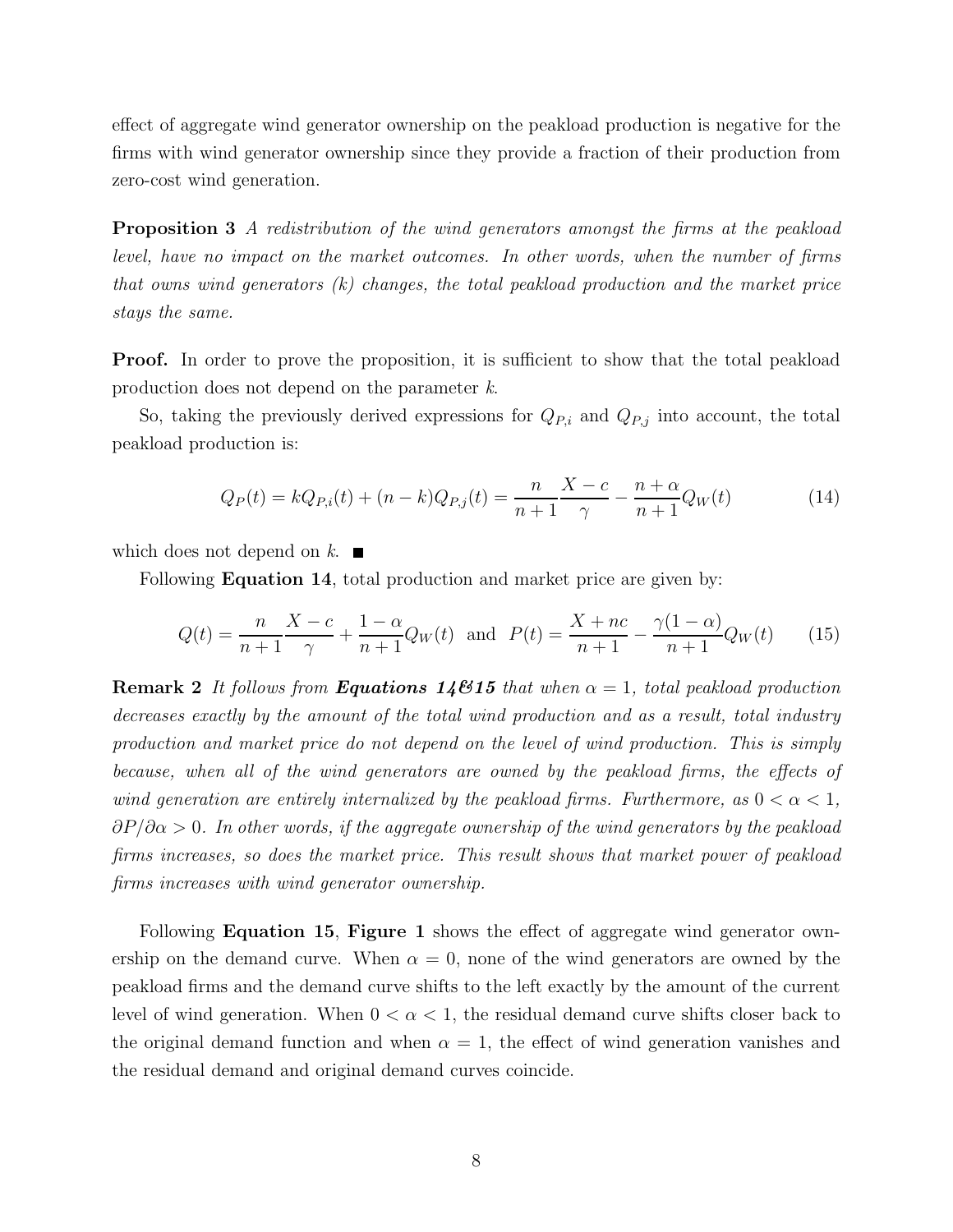

Figure 1: Effect of aggregate wind generator ownership on the demand for  $Q_W(t) = 400$ .

**Definition 3** The **price effect** of aggregate wind generator ownership is defined by:

$$
\Delta P := P[\alpha > 0] - P[\alpha = 0].
$$

Proposition 4 The price effect is always positive and it increases with the level of wind production and aggregate wind generator ownership whereas it decreases with the total number of peakload firms.

i.e.,  $\Delta P > 0$ ,  $\partial \Delta P/\partial \alpha > 0$ ,  $\partial \Delta P/\partial \epsilon_t > 0$  and  $\partial \Delta P/\partial n < 0$ . Furthermore,  $\Delta P \to 0$  as  $n \to \infty$ .

Proof. It follows from Equation 15 that:

$$
\Delta P = \frac{\gamma \alpha}{n+1} (Q_{W,0} + \epsilon_t).
$$

As a result we obtain,  $\Delta P > 0$ ,  $\partial \Delta P/\partial \alpha > 0$ ,  $\partial \Delta P/\partial \epsilon_t > 0$ ,  $\partial \Delta P/\partial n < 0$  and  $\Delta P \to 0$ as  $n \to \infty$ .  $\blacksquare$ 

Wind generator ownership provides a higher level of market power to the peakload firms and the difference in market price increases with the aggregate wind power ownership  $(\alpha)$ .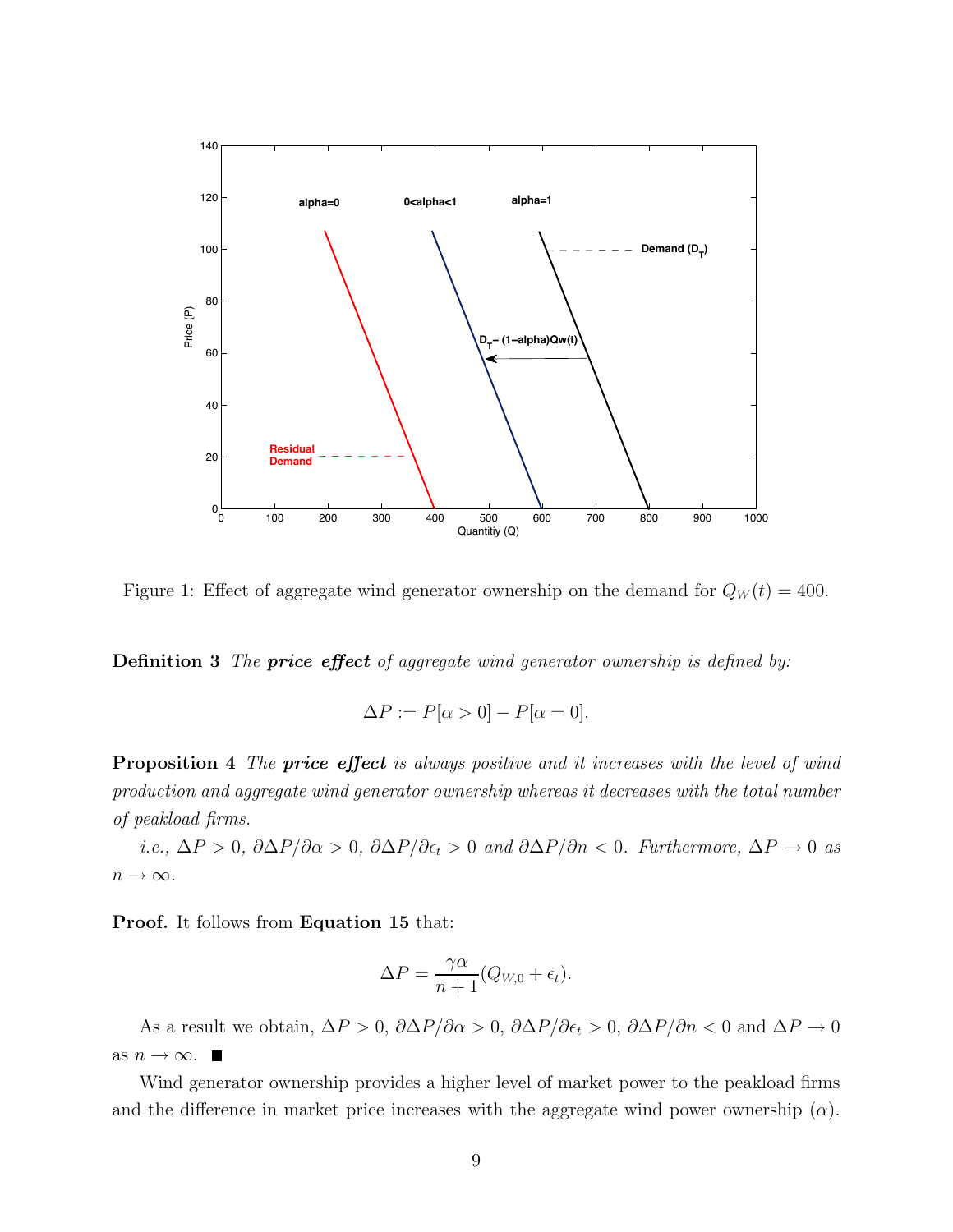Also as the number of peakload firms approaches infinity, the increase in market power resulting from owning the wind generators becomes infinitesimal. Hence, the price effect of aggregate wind generator ownership vanishes. On the other hand, the counter-intuitive result in Proposition 4 is that the price effect gets bigger with the increased wind power production. I call this result counter-intuitive because market price decreases as the wind production increases. But the decrease in the market price under wind generator ownership is lower due to internalization of wind production. Hence, we get the increase in the price effect.

### 2.3 Welfare Implications

As it was mentioned before, when wind generation is high enough, there will not be any need for peakload generation. Therefore, peakload firms will not have any strategic actions to take when facing sufficiently large wind generation levels. As a result, aggregate wind generator ownership does not have an impact on consumer and producer surplus when peakload generators are idle. In this section, I calculate the following derivations by assuming that wind generation is so low that all the firms in the industry find it profitable to produce electricity with their peakload generators.

In this section I provide the effects of wind generator ownership on producer surplus, consumer surplus and total social surplus for the models given in the previous section. I specifically focus on the relationship between aggregate wind generator ownership and the volatility of wind generation. The derivations below show that aggregate wind generator ownership does not have an impact for the case of social planner but it reduces the effects of volatility for the oligopoly case.

#### 2.3.1 Social Planner

As stated in **Proposition 1**, ownership structures of the wind generators do not have an effect on the socially optimal level of production. Then, by using the conventional definitions (see Appendix A.2), expressions for consumer surplus as well as producer surplus and total social surplus for the case of social planner (or perfect competition) are:

$$
CS^{SP} = \frac{(X-c)^2}{2\gamma} , PS^{SP} = c(Q_{W,0} + \epsilon_t) , S^{SP} = \frac{(X-c)^2}{2\gamma} + c(Q_{W,0} + \epsilon_t)
$$
 (16)

Therefore, expected values are given by

$$
E[CS^{SP}] = \frac{(X-c)^2}{2\gamma} , E[PS^{SP}] = cQ_{W,0} , E[S^{SP}] = \frac{(X-c)^2}{2\gamma} + cQ_{W,0}
$$
 (17)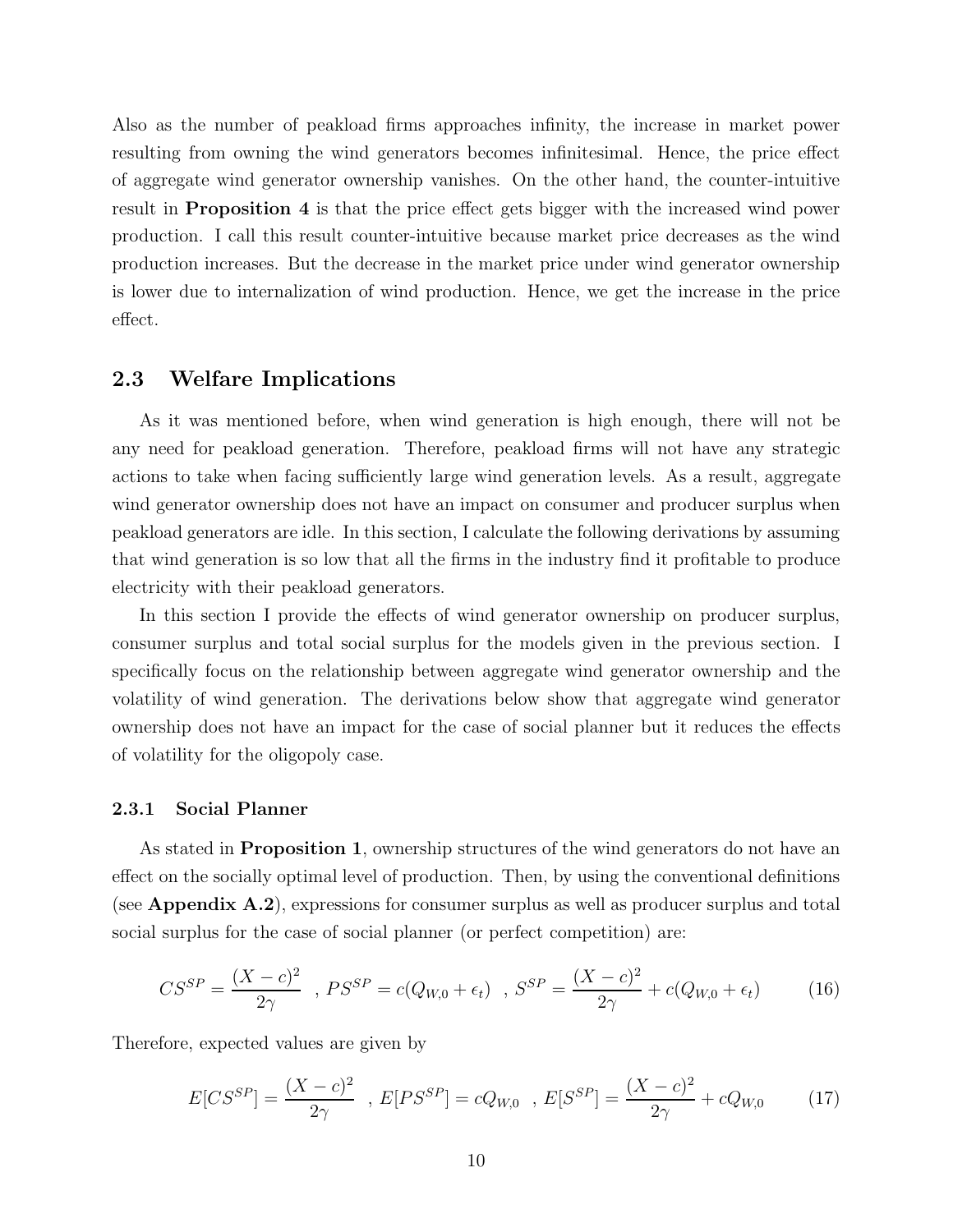Due to internalization of the entire wind generation;  $E[CS^{SP}]$ ,  $E[PS^{SP}]$  and  $E[SS^{P}]$  does not depend on the volatility,  $\sigma^2$ . Furthermore,  $\partial CS^{SP}/\partial \epsilon_t = 0$ ,  $\partial PS^{SP}/\partial \epsilon_t > 0$  and  $\partial S^{SP}/\partial \epsilon_t > 0$ 0. In other words, producer surplus and total social surplus increases with wind production whereas consumer surplus does not change. There is such a result since producer surplus is simply the cost savings due to internalized wind generation. Therefore, producer surplus and hence total social surplus are positively affected by the level of wind generation.

#### 2.3.2 Cournot Oligopoly

In this section, I investigate the effects of wind generator ownership on the (expected) consumer surplus, producer surplus and total social surplus for the oligopoly case. By using the conventional definitions (see Appendix  $A.2$ ) I derive expected consumer surplus  $(E[CS^{\alpha}]$  as well as producer surplus  $(E[PS^{\alpha}])$  and total social surplus  $(E[ S^{\alpha}])$  for  $\alpha$  share of aggregate wind generator ownership.

$$
E[CS^{\alpha}] = \frac{n^2}{(n+1)^2} \frac{(X-c)^2}{2\gamma} + \frac{n(1-\alpha)(X-c)}{(n+1)^2} Q_{W,0} + \frac{\gamma(1-\alpha)^2}{2(n+1)^2} (Q_{W,0}^2 + \sigma^2)
$$
(18)

$$
E[PS^{\alpha}] = \frac{n}{(n+1)^2} \frac{(X-c)^2}{\gamma} + \left[ \frac{(1-n)(1-\alpha)(X-c)}{(n+1)^2} + c \right] Q_{W,0} - \frac{\gamma(1-\alpha)^2}{(n+1)^2} (Q_{W,0}^2 + \sigma^2)
$$
\n(19)

$$
E[S^{\alpha}] = \frac{n(n+2)}{(n+1)^2} \frac{(X-c)^2}{2\gamma} + \left[ \frac{(1-\alpha)(X-c)}{(n+1)^2} + c \right] Q_{W,0} - \frac{\gamma(1-\alpha)^2}{2(n+1)^2} (Q_{W,0}^2 + \sigma^2) \tag{20}
$$

There are three immediate results of **Equations 18-20**. First, it follows from **Proposi**tion 3 that the total peakload production and hence the total social surplus is independent of k. Second, the volatility of wind generation  $(\sigma^2)$  has no impact on the expected social surplus when all of the wind generators are owned by the peakload firms (i.e.,  $\alpha = 1$ ). This is again because, in both of those cases, the effects of wind generation are fully internalized by the peakload firms. Third,  $E[CS^{\alpha}]$  increases whereas  $E[PS^{\alpha}]$  and  $E[S^{\alpha}]$  decrease with  $\sigma^2$ . **Equation 20** further shows that the negative effect of volatility on the producer surplus outweighs the positive effect on the consumer surplus. Furthermore, the effect of the volatility on the expected consumer, producer and total social surplus decreases with  $\alpha$ .

**Definition 4** The **expected social effect** of aggregate wind generator ownership is defined by:

$$
\Delta S := E[S^{\alpha=0}] - E[S^{\alpha>0}].
$$

Proposition 5 The expected social effect of aggregate wind generator ownership decreases with the volatility of wind generation. i.e.,  $\partial \Delta S/\partial \sigma^2 < 0$ .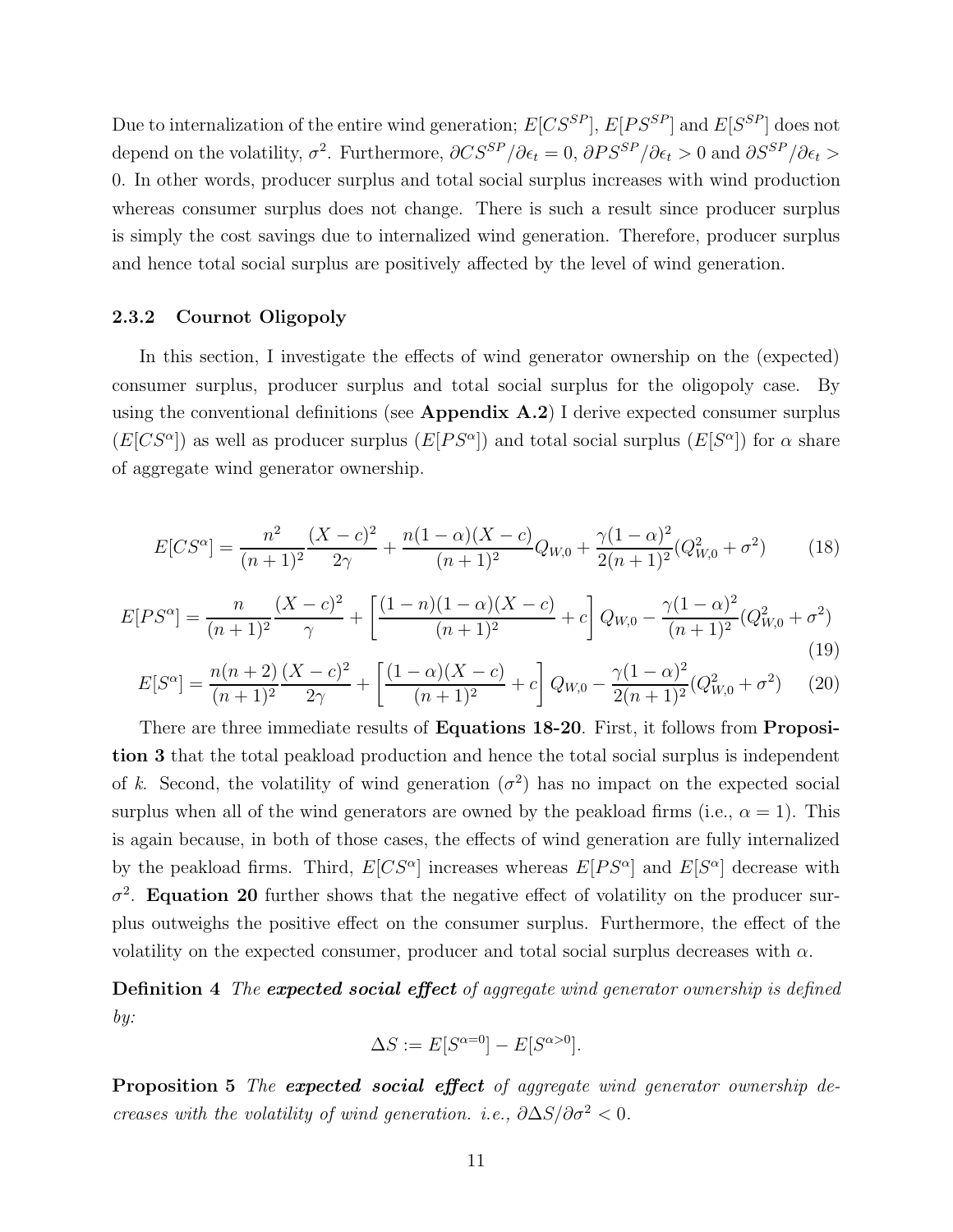Proof. It follows from Equation 20 that:

$$
\Delta S = \frac{\alpha (X - c)}{(n + 1)^2} Q_{W,0} - \frac{\gamma (2\alpha - \alpha^2)}{2(n + 1)^2} (Q_{W,0}^2 + \sigma^2)
$$

As a result we obtain,  $\partial \Delta S / \partial \sigma^2 < 0$ . ■

The volatility of wind generation  $(\sigma^2)$ , negatively affects the expected social surplus. This negative effect is lower in the wind generator ownership case as the internalization of the wind generator dampens the effect of  $\sigma^2$ .

Definition 5 The expected producer effect of aggregate wind generator ownership is defined by:

$$
\Delta PS := E[PS^{\alpha > 0}] - E[PS^{\alpha = 0}].
$$

**Proposition 6** The **expected producer effect** is always positive and it increases with the aggregate wind generator ownership and volatility.

i.e.,  $\Delta PS > 0$ ,  $\partial \Delta PS / \partial \alpha > 0$  and  $\partial \Delta PS / \partial \sigma^2 > 0$ .

Proof. It follows from Equation 19 that:

$$
\Delta PS = \frac{\alpha (n-1)(X-c)}{(n+1)^2} Q_{W,0} + \frac{\gamma (2\alpha - \alpha^2)}{(n+1)^2} (Q_{W,0}^2 + \sigma^2)
$$

As a result we obtain,  $\Delta PS > 0$ ,  $\partial \Delta PS / \partial \alpha > 0$  and  $\partial \Delta PS / \partial \sigma^2 > 0$ .

It follows from **Proposition 6** that producers are better off with wind generator ownership. Furthermore, wind generator ownership provides a protection against the negative effects of the volatility of wind generation by internalization of the wind generation.

#### 2.4 Start up and Shut down Decisions

In **Section 2.2**, I calculated the equilibrium peakload production levels depending on the status of wind generator ownership. Since it is not possible to have negative peakload generation, equilibrium peakload production levels given in **Equations 9&10** must be non-negative. Given the model structure, the peakload firms first observe the level of wind generation. Afterwards, when the level of wind generation is high enough, the peakload generators are shut down and when the wind generation is low enough, the peakload generators are started up.<sup>1</sup> As there are no start up or shut down costs in the Cournot model, there will be a single threshold for both start up and shut down decisions for a specific firm.

<sup>&</sup>lt;sup>1</sup>In this context, *start up* means positive peakload generation whereas *shut down* means zero peakload generation.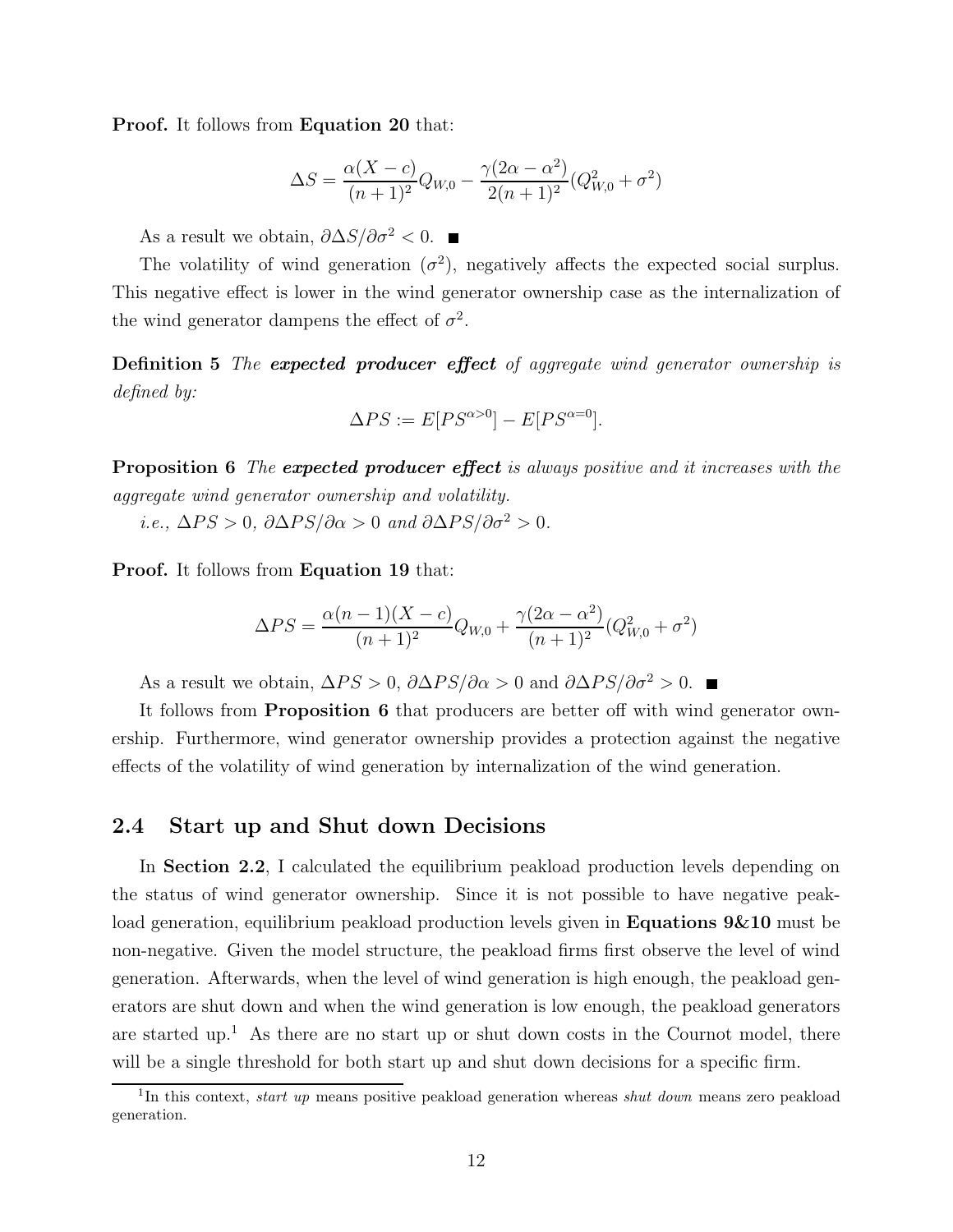Looking at the corresponding equilibrium peakload production levels in **Equations 9&10**, the start up and shut down thresholds are different for the firms with zero and positive wind generator ownership. When  $\alpha = 0$ , all peakload firms have the same start up and shut down threshold. As  $0 < \alpha < 1$ , for any firm i that owns **A** share of total wind generators, the start up and shut down threshold is given by:

$$
\overline{Q}_i = \frac{1}{1 - \alpha + \mathbf{A}(n+1)} \frac{X - c}{\gamma} \tag{21}
$$

For any firm j that does not own any wind generators, the start up and shut down threshold is given by:

$$
\overline{Q}_j = \frac{1}{1 - \alpha} \frac{X - c}{\gamma} \tag{22}
$$

 $\mathbf{A}(n+1) > 0$  since  $\alpha > 0$ . Then, it follows from **Equations 21&22** that,  $\overline{Q}_i < \overline{Q}_j$ . In other words, as peakload firms own wind generators, they start up and shut down their peakload generators at a lower wind generation level. Consequently, start up and shut down price thresholds are higher in that case. This result shows that with wind generator ownership, market power increases and peakload generators are expected to produce electricity for a shorter period of time. Furthermore, we have  $\partial \overline{Q}_i/\partial \alpha < 0$  and  $\partial \overline{Q}_j/\partial \alpha > 0$ . In other words, as the aggregate ownership of wind generators  $(\alpha)$  increases, the difference between start up and shut down thresholds for firm  $i$  and  $j$  increases as well. In the following section, I give a continuous-time real options model to investigate the impact of wind generator ownership on start up and shut down decisions of a peakload firm.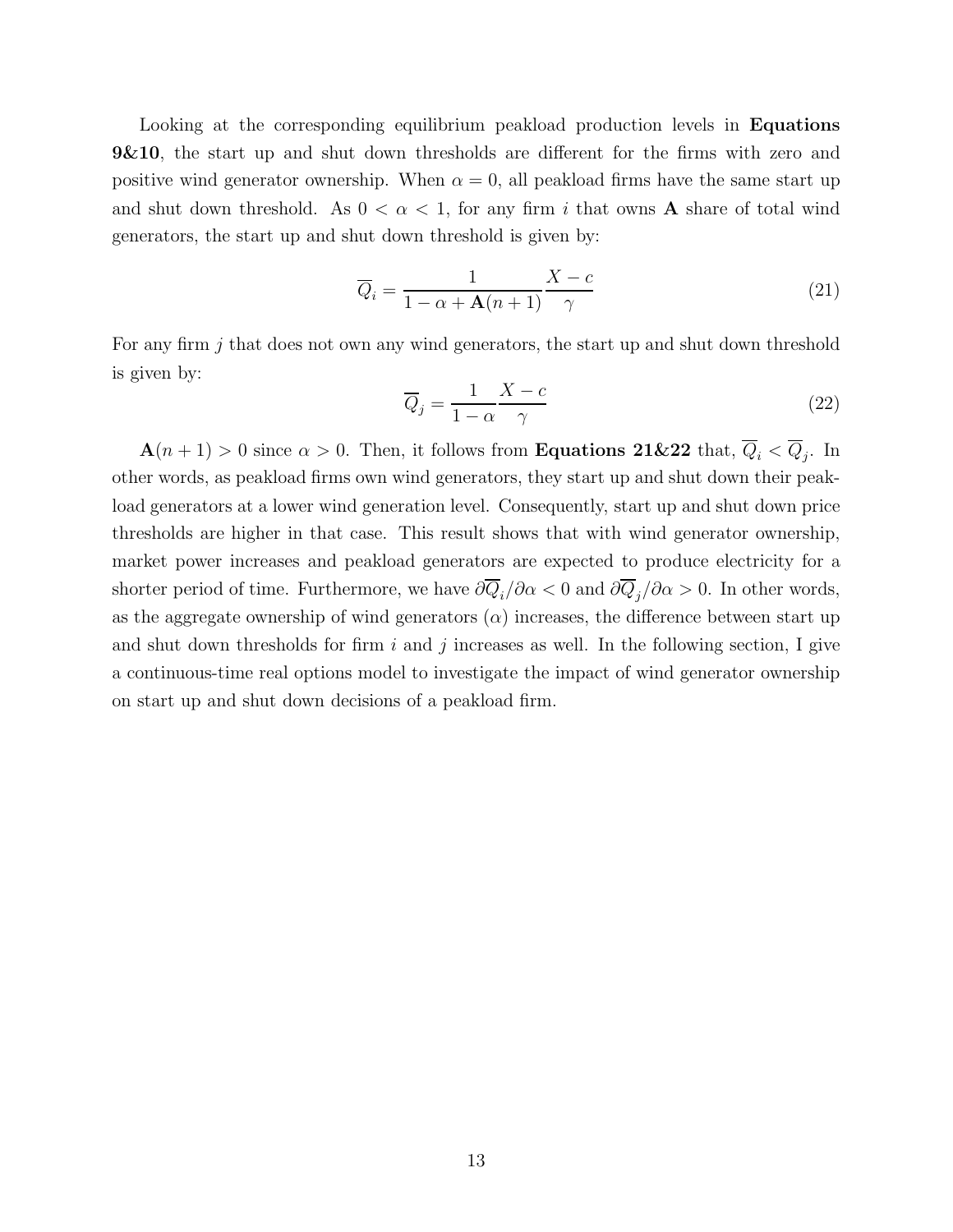### 3 The Real Options Model

In Section 2, I give a Cournot oligopoly model that incorporates different wind generator ownership scenarios. I show that wind generator ownership gives higher market power and competitive advantage to peakload firms. I also give a simple comparison of start up and shut down trigger levels depending on different wind generator ownership cases. Because of the absence of start up and shut down costs for peakload generators, there is a single trigger level for both decisions in the Cournot model. In this section, I build on the results in Section 2.4 with the use of real options analysis. The aim of this section is to give a more realistic set up by incorporating operational characteristics (start up, shut down costs and peakload capacity) in a continuous-time real options model. As a result, I will be able to calculate distinct values for start up and shut down trigger levels.

I keep the basic model set up as before and assume that the industry consists of two types of electricity generation technologies: wind  $(W)$  and conventional peakload  $(P)$  generation. For simplification, I assume that there is only one peakload generation unit which is characterized by  $(K_P, I_P, E_P, c_P)$ . The peakload generator has fixed production capacity  $K_P$ , start up cost  $I_P$ , shut down cost  $E_P$  and constant marginal cost of production  $c_P$ . I assume fixed peakload production as I want to simplify the model to focus primarily on the start up and shut down decisions.

In this model, I take wind generators acting as baseload. One can think of this extreme case as if all the baseload generation units are replaced by the wind turbines. Furthermore, I assume that wind generation is stochastic with zero marginal cost of production. There is no possible strategic action (i.e., capacity withholding) at the wind generator level and total industry production will depend on the optimal operation (start up and shut down) of the peakload generator. There are no transmission or maintenance costs and generators have infinite lifetime.

In contrast with the oligopoly case in the previous section, I assume to have a monopolist at the peakload level. Aside from the peakload generator, the monopolist also owns  $\mathbf{A} \in [0,1]$ share of the wind generators. Therefore, the total production of the monopolist consists of peakload production plus its share of the wind production. Namely:

$$
Q^{M}(t) = Q_{P}^{M}(t) + \mathbf{A}Q_{W}(t)
$$
\n(23)

As before, the market price of electricity fluctuates stochastically according to linear inverse demand function,  $D : \Theta \times \mathbb{R}_+ \to \mathbb{R}$ :

$$
P(t) = D[Q(t)] = X - \gamma Q(t) \quad \text{with } \gamma > 0. \tag{24}
$$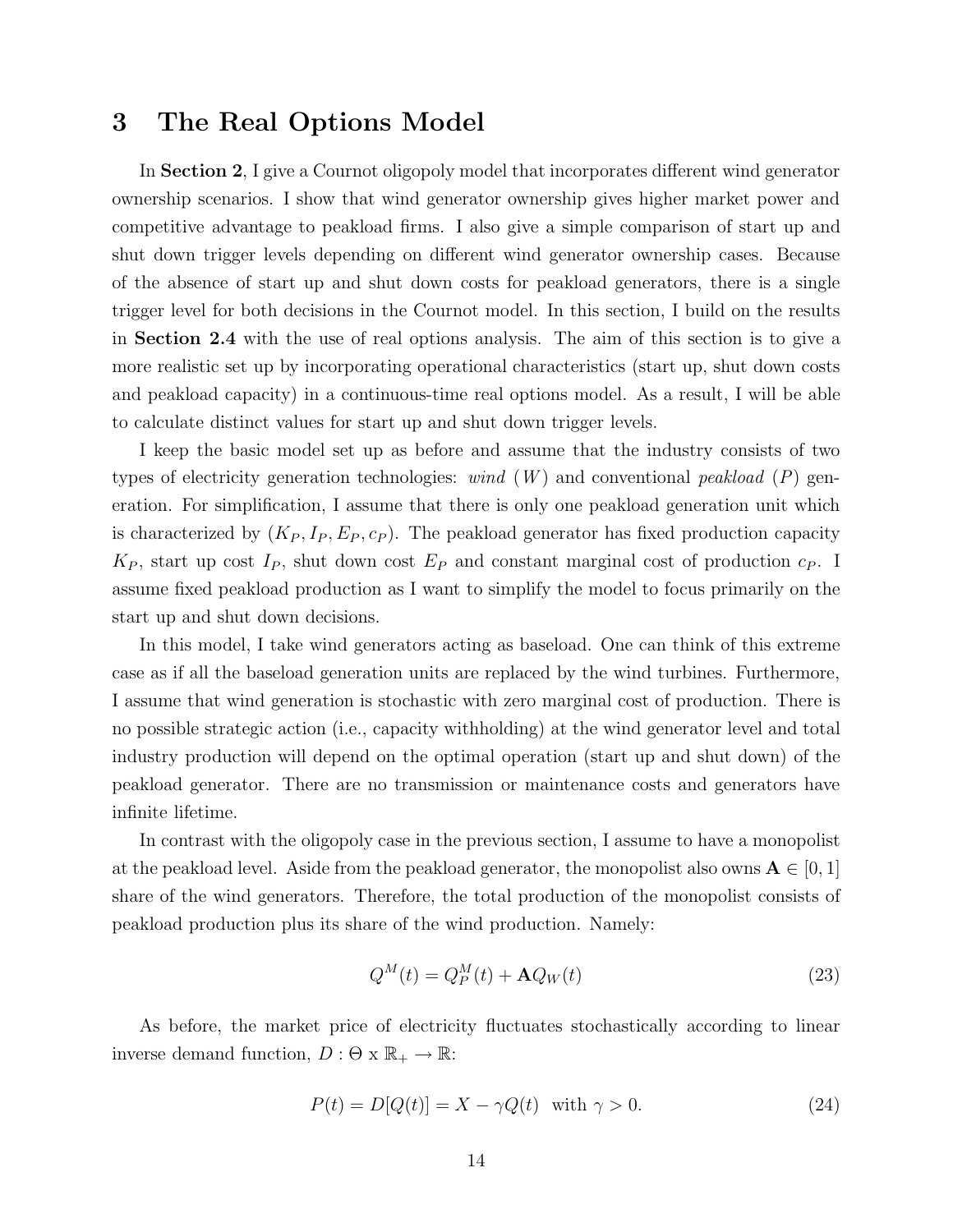where  $Q(t) = Q_P^M(t) + Q_W(t)$  is the total industry production at time t and  $X > c$  is the constant demand intercept.

The only source of uncertainty in the model is stochastic wind production,  $Q_W(t)$ , following a Geometric Brownian Motion:

$$
dQ_W(t) = \alpha Q_W(t)dt + \sigma Q_W(t)dz
$$
\n(25)

where  $\alpha$  is the drift paramater,  $\sigma$  is the volatility parameter, dt is the increment of time and dz is the increment of a Wiener process.

The state of the industry is characterized by  $[Q_W(t), \omega]$  as  $\omega$  is an indication of the state of the peakload generator where  $\omega = 1$  when the peakload is active, and  $\omega = 0$  when it is not. In general, the peakload generator will be started when the wind generation is low and it will be shut down when the wind generation is high enough. Specifically, when  $Q_W(t) \leq Q_H$  (when wind production is low enough) the start up cost  $I_P$  is incurred and peakload generator is started up. Afterwards, when  $Q_W(t) \geq Q_L$  (when wind production is high enough) the shut down cost  $E_P$  is incurred and the peakload generator is shut down.

#### 3.0.1 Wind-Only Generation

Wind-only generation takes place when wind production is high enough and there is no need for peakload production. For wind-only generation, when  $\omega = 0$ , the profit function of the monopolist is:

$$
\Pi^W[Q_W(t)] = [X - \gamma Q_W(t)]\mathbf{A}Q_W(t)
$$
\n(26)

#### 3.0.2 Wind and Peakload Generation

According to the monopolist's objective, the peakload generator will not be started unless it yields positive additional value to the total investment portfolio. Therefore, peakload generation takes place when wind production is low enough. In this case, the profit function of the monopolist is:

$$
\Pi^{W+P}[K_P + Q_W(t)] = [X - \gamma(K_P + Q_W(t))](K_P + \mathbf{A}Q_W(t)) - c_P K_P \tag{27}
$$

#### 3.0.3 Real Options Set-up

Given the initial state of the economy,  $[Q_W(t), \omega = 0]$ , let us denote  $V^0[Q_W(t)]$  as the expected net present value of the total investment when the peakload generator is idle with optimal future strategies. Similarly,  $V^1[Q_W(t), K_P]$  is the expected net present value of the total investment when the peakload generator is active with optimal future strategies. Using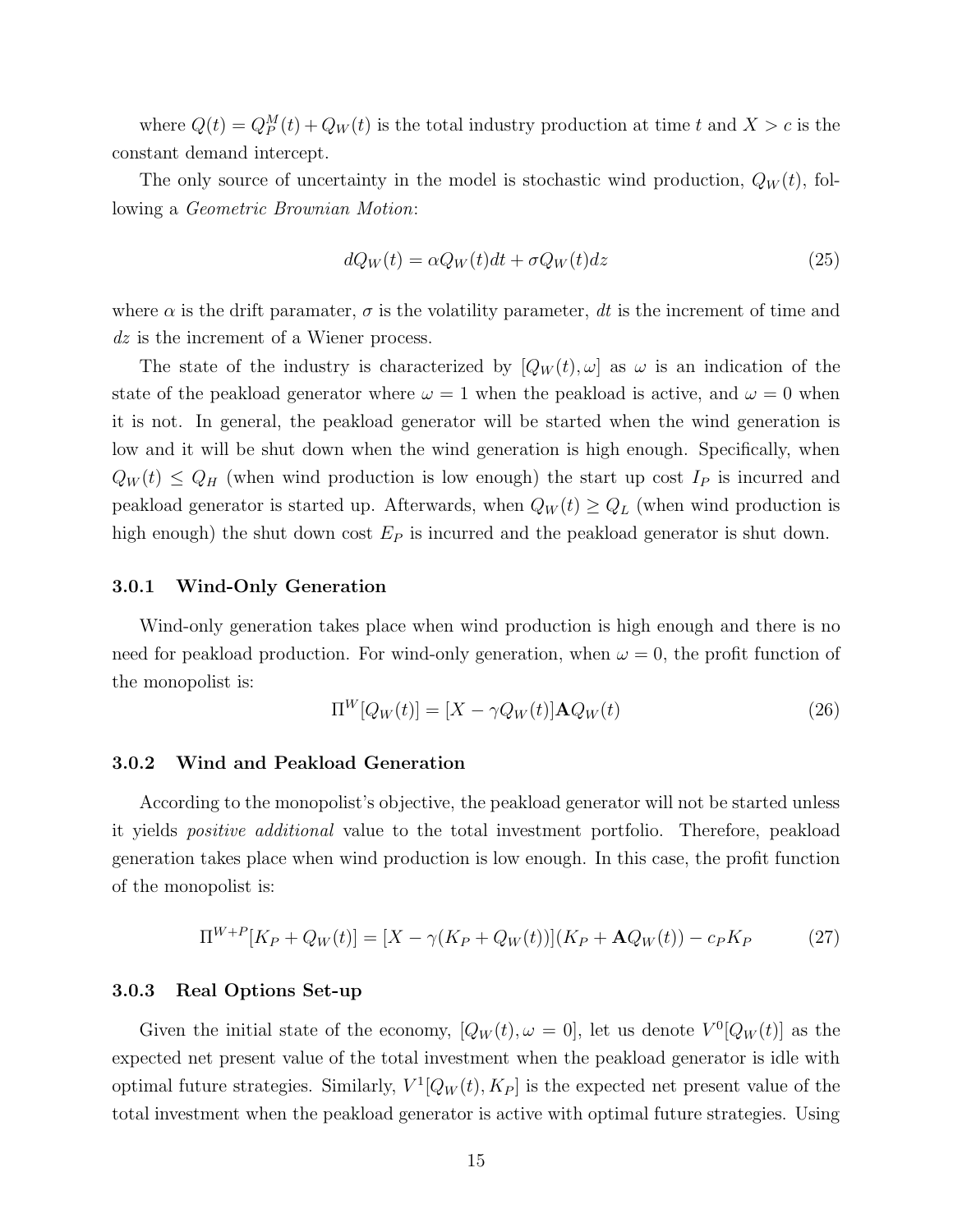standard real options techniques,  $V^0[Q_W(t)]$  will be the solution to the ordinary differential equation:

$$
\frac{1}{2}\sigma^2 Q_W(t)^2 V_{Q_W Q_W}^0 + \alpha Q_W(t) V_{Q_W}^0 - rV^0 + \Pi^W [Q_W(t)] = 0
$$
\n(28)

Similarly, ,  $V^1[Q_W(t), K_P]$  will be the solution to the ordinary differential equation:

$$
\frac{1}{2}\sigma^2 Q_W(t)^2 V_{Q_W Q_W}^1 + \alpha Q_W(t) V_{Q_W}^1 - rV^1 + \Pi^{W+P}[K_P + Q_W(t)] = 0
$$
\n(29)

Depending on the different states of the industry, we have the following value functions:

$$
V^{0} = \begin{cases} C_{2}Q_{W}^{\beta_{2}} + \frac{X\mathbf{A}Q_{W}}{r-\alpha} - \frac{\gamma\mathbf{A}Q_{W}^{2}}{r-2\alpha-\sigma^{2}} & \text{if } Q_{W} > Q_{H}^{M} \\ V^{1} - I_{P} & \text{if } Q_{W} \leq Q_{H}^{M} \end{cases}
$$

Similarly,

$$
V^{1} = \begin{cases} V^{0} - E_{P} & \text{if } Q_{W} \geq Q_{L}^{M} \\ D_{1}Q_{W}^{\beta_{1}} + \frac{(X\mathbf{A} - \gamma K_{P}(\mathbf{A} + 1))Q_{W}}{r - \alpha} - \frac{\gamma \mathbf{A}Q_{W}^{2}}{r - 2\alpha - \sigma^{2}} + \frac{(X - c_{P} - \gamma K_{P})K_{P}}{r} & \text{if } Q_{L}^{M} \geq Q_{W} \end{cases}
$$

where formal definitions of the trigger levels  $Q_H^M$  and  $Q_L^M$  are given by:

$$
Q_H^M = \sup \left\{ Q_W(t) | \omega = 0 \wedge V^1[Q(t)] - I_P \ge V^0[Q_W(t)], \forall t \right\} \tag{30}
$$

$$
Q_L^M = \inf \left\{ Q_W(t) | \omega = 1 \wedge V^0[Q_W(t)] - E_P \ge V^1[Q(t)], \forall t \right\}
$$
(31)

In the value functions above,  $C_2 Q_W^{\beta_2}$  is the option value of starting up the peakload generator whereas  $D_1 Q_W^{\beta_1}$  is the option value of shutting down the peakload generator and the rest of the terms are the discounted value of the profit streams for the corresponding state of the industry. It is evident that the share of the wind generators owned by the monopolist (A) affects those profit streams. Therefore parameter A will have an effect on the start up and shut down trigger levels (see Appendix A.3). In the oligopolistic Cournot model, I showed that market power increases with the value of  $A$ . So, we may expect to have higher start up and shut down trigger levels for higher values of A in the real options model as well. In the following section, I provide numerical results for the effects of  $\bf{A}$  as well as the other model parameters on the start up and shut down trigger levels.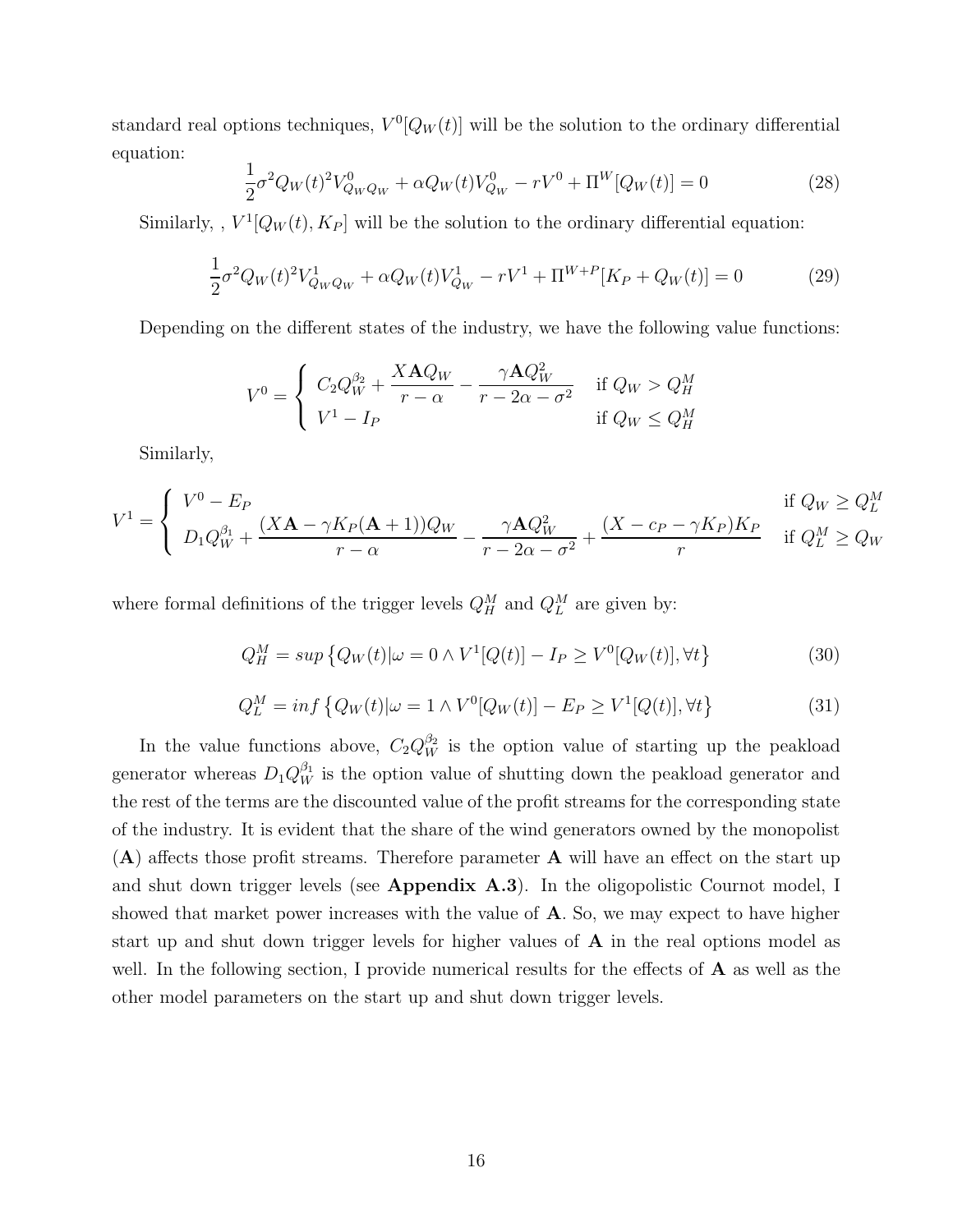# 4 Numerical Results

In this section, I give results to the theoretical real options derivations in the previous section. We can only derive the solutions to the corresponding value functions numerically. In that regard, I take values for the model parameters as;  $\alpha = 0.01$ ,  $r = 0.05$ ,  $\sigma = 0.1$ ,  $\gamma = 0.1, c_P = 100, I_P = 1000, E_P = 1000$  and  $X = 150$ . As a result, we have the following numerical results for start up shut down trigger levels.

| $K_P$ | A            | $Q_{H}^{M}$ | $\overline{Q}^{M}_{I}$ | $P_{H}^{M}$ | $P_{\rm r}^{M}$ |
|-------|--------------|-------------|------------------------|-------------|-----------------|
| 400   | $\mathbf{0}$ | 84.0987     | 116.059                | 141.5902    | 98.3941         |
| 400   | $(1)$ . 1    | 76.4530     | 105.508                | 142.3547    | 99.4492         |
| 400   | 0.16059      | 72.462      | 100                    | 142.7538    | <b>100</b>      |
| 400   | 0.5          | 56.0658     | 77.3727                | 144.3934    | 102.2627        |
| 400   | 0.9          | 44.2624     | 61.0837                | 145.5737    | 103.8916        |
| 400   |              | 42.0493     | 58.0295                | 145.795     | 104.197         |

Table 1: Trigger Levels for Fixed Peakload Production



Figure 2: Startup Thresholds for  $X = 150$ ,  $K_P = 200$ ,  $I_P = 1000$  and  $E_P = 1000$ .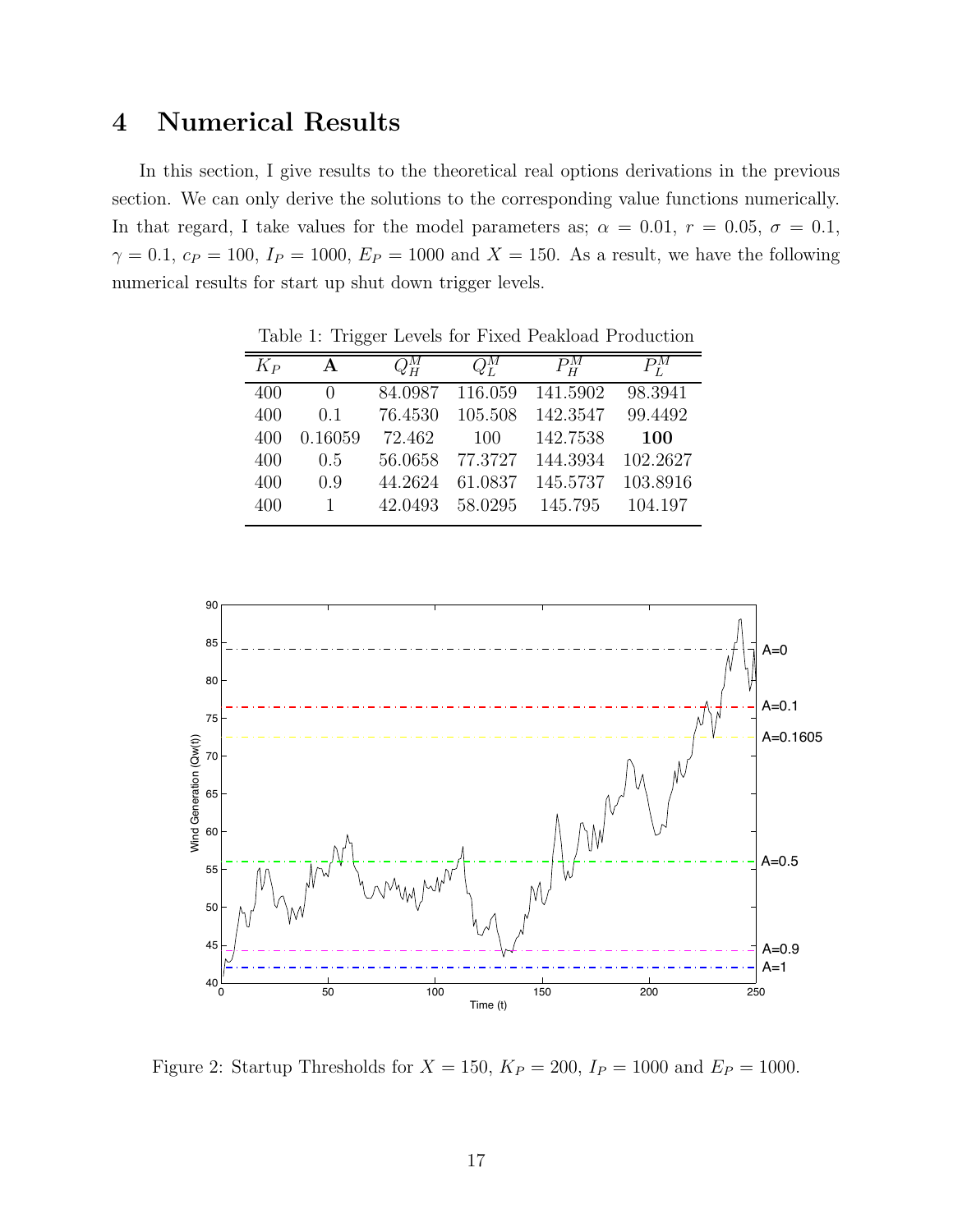

Figure 3: Shutdown Thresholds for  $X = 150$ ,  $K_P = 200$ ,  $I_P = 1000$  and  $E_P = 1000$ .

 $P_H^M$  is the trigger price prior to starting up the peakload generator whereas  $P_L^M$  is the trigger price prior to shutting down the peakload generator. The trigger prices are formally given as:

$$
P_H^M = D[Q_H^M] \text{ and } P_L^M = D[Q_L^M + K_P] \tag{32}
$$

First, Table 1 shows that shut down wind generation levels  $(Q_L^M)$  are higher than the start up levels  $(Q_M^M)$  as we need sufficiently low wind production levels to start up and sufficiently high wind production levels to shut down the peakload generator. Second, higher values of A, results in higher start up and shut down price levels. In other words, for higher values of A, the monopolist gain a higher level of market power as well.

Looking further into **Table 1**, we see that shut down price trigger level is equal to the marginal cost when  $\mathbf{A} = 0.16059$ . This observation is important since, when  $\mathbf{A} = 0$ , shut down price trigger levels are expected to be always below the marginal cost. But as  $A > 0$ , the monopolist attains a higher level of market power which results in higher shut down trigger price levels. And for  $A \geq 0.16059$ , the monopolist can even avoid facing prices below marginal cost while operating the peakload generator.

Figure 4 shows the comparison of start up and shut down thresholds for the extreme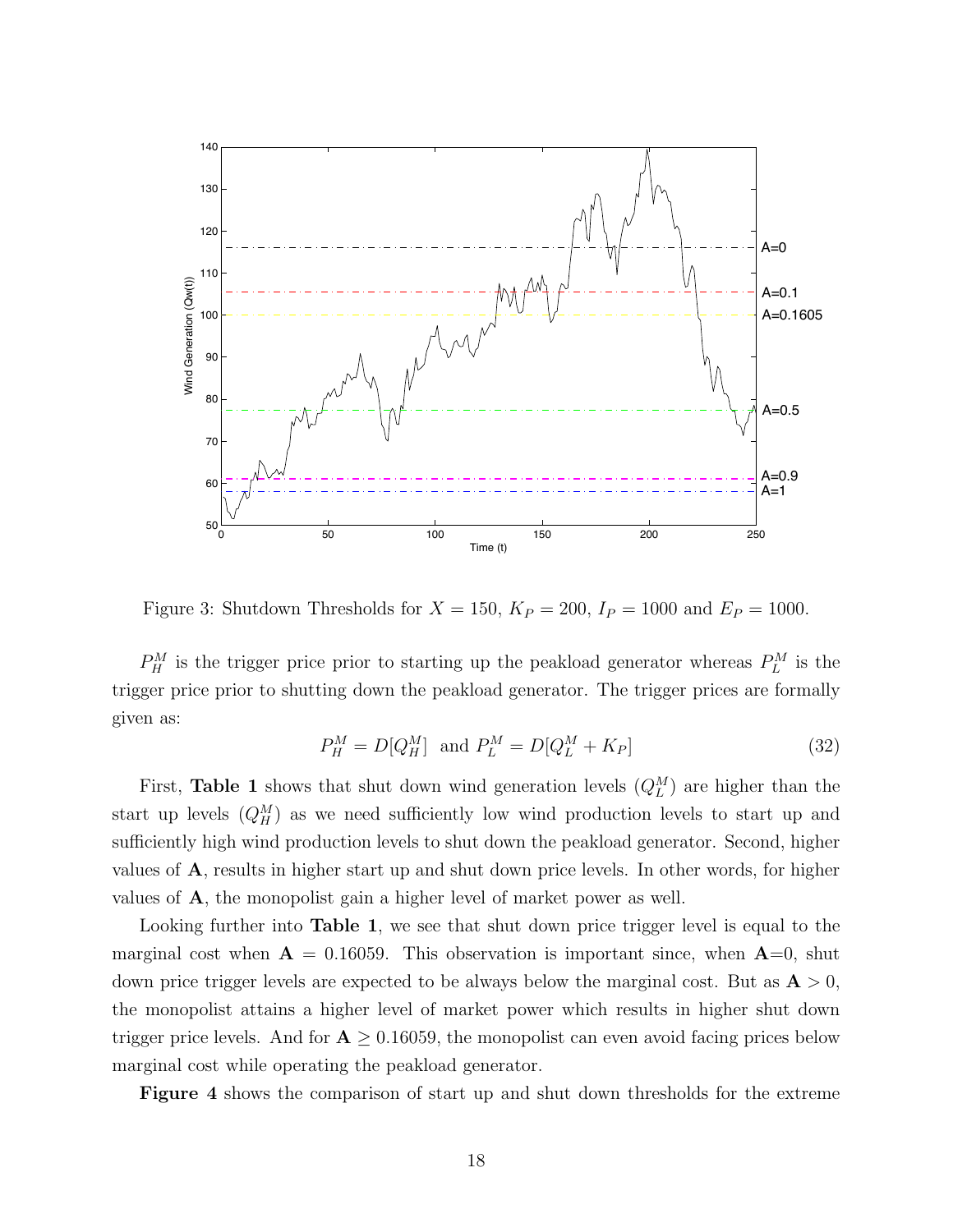

Figure 4: Comparison of the Start up and Shutdown Thresholds for  $\mathbf{A} = 0$  and  $\mathbf{A} = 1$ .

cases  $\mathbf{A} = 0$  and  $\mathbf{A} = 1$ . At  $t = 0$ , the peakload generator is idle for the both cases. As the sample evolution of the stochastic wind generation shows, the peakload generator is started up first when  $\mathbf{A} = 0$ . On the other hand, when  $\mathbf{A} = 1$ , the peakload generator is started up later and shut down earlier. Therefore, the peakload generator ends up being operated for a significantly shorter period of time when all of the wind generators are owned by the monopolist.

In Table 2, I present the effect of uncertainty  $(\sigma)$  on the start up and shut down trigger levels for a monopolist owning only the half of the wind generators. For this case, an increase in  $\sigma$  also increases the start up trigger price level but decreases the shut down price level. Therefore, with increasing  $\sigma$ , the wedge between start up and shut down trigger levels increases as well. Hence, operational time for peakload generator is expected to be longer for higher values of  $\sigma$ . These findings are in line with the real options literature (Dixit&Pindyck 1994, Chp. 7).

In Table 3, I present the effect of demand intercept  $(X)$  on the start up and shut down trigger levels for a monopolist owning only the half of the wind generators. By definition, as X increases, the demand curve shifts to the right. Therefore, for higher values of  $X$ , consumers are willing to pay higher prices for the same amount of electricity. In that regard,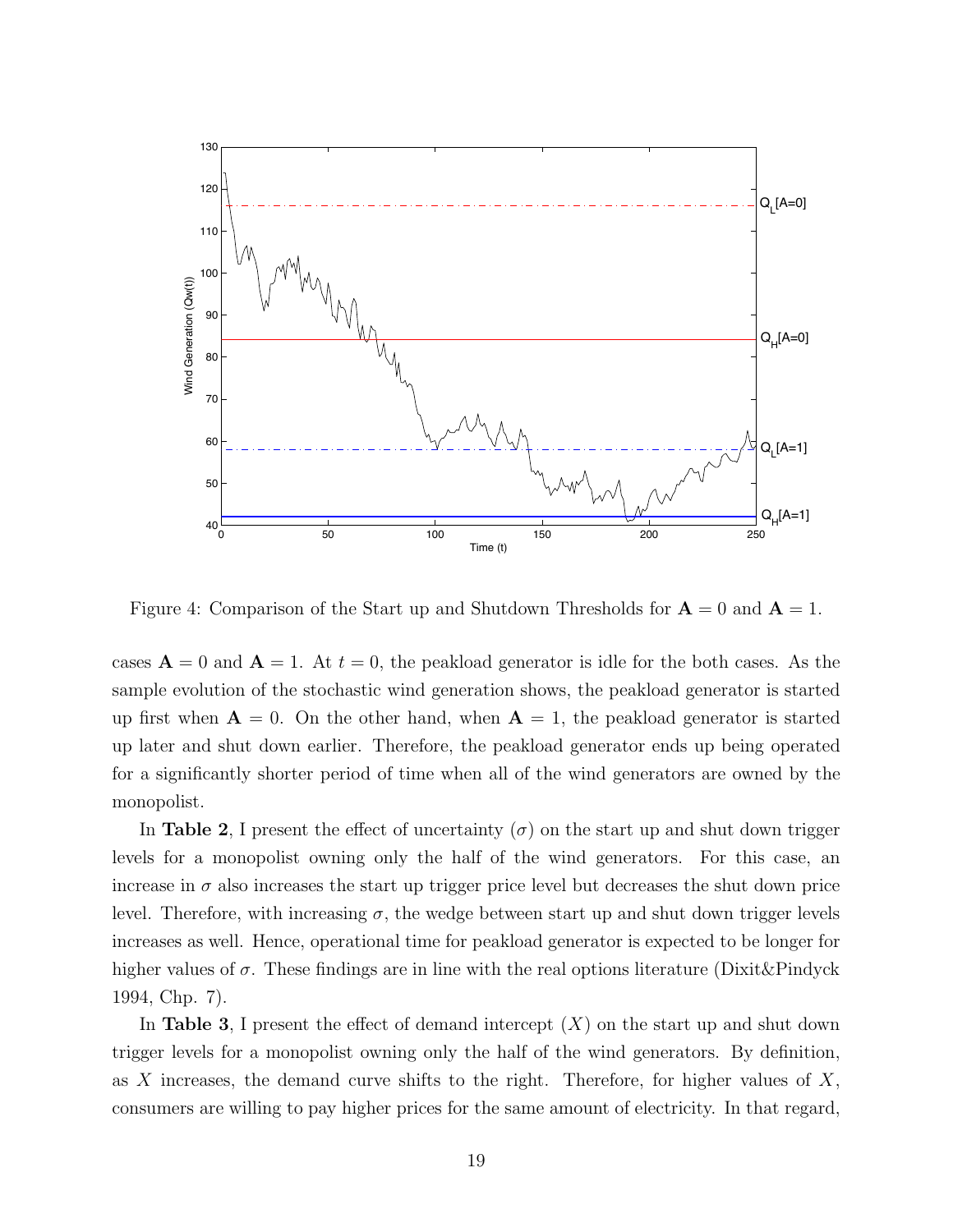|                                                                                                                           |  |  | $\pm$ aproximate the contract called $\theta$ /                                |                                          |  |
|---------------------------------------------------------------------------------------------------------------------------|--|--|--------------------------------------------------------------------------------|------------------------------------------|--|
| For $\alpha = 0.01$ , $r = 0.05$ , $\gamma = 0.1$ , $K_P = 400$ , $c_P = 100$ , $I_P = 1000$ , $E_P = 1000$ and $X = 150$ |  |  |                                                                                |                                          |  |
|                                                                                                                           |  |  | $\mathbf{A}$ $\sigma$ $Q_{\mathbf{u}}^M$ $Q_{\mathbf{v}}^M$ $P_{\mathbf{u}}^M$ | $\overline{P^M_{\scriptscriptstyle{I}}}$ |  |
|                                                                                                                           |  |  | 0.5 0.1 56.0658 77.3727 144.3934 102.2627                                      |                                          |  |
|                                                                                                                           |  |  | $0.5$ $0.2$ $51.7923$ $85.65$ $144.82.07$ $101.435$                            |                                          |  |
|                                                                                                                           |  |  | 0.5 0.3 48.4559 93.2258 145.1544                                               | 100.6774                                 |  |
|                                                                                                                           |  |  | $0.5$ $0.4$ $45.713$ $100.595$ $145.2874$                                      | 99.405                                   |  |
|                                                                                                                           |  |  | 0.5 0.5 43.3849 107.934 145.615 99.2066                                        |                                          |  |
|                                                                                                                           |  |  |                                                                                |                                          |  |

Table 2: Effect of Uncertainty  $(\sigma)$ 

Table 3 shows that as X increases both start up and shut down wind generation (price) thresholds increases as well.

Table 3: Effect of the Demand Intercept  $(X)$ [For  $\alpha = 0.01$ ,  $r = 0.05$ ,  $\sigma = 0.1$ ,  $\gamma = 0.1$ ,  $K_P = 400$ ,  $c_P = 100$ ,  $I_P = 1000$  and  $E_P = 1000$ ]

|  |  | $A \quad X \quad Q_{\mathbf{u}}^M \quad Q_{\mathbf{u}}^M \quad P_{\mathbf{u}}^M$ | $P_{I}^{M}$ |
|--|--|----------------------------------------------------------------------------------|-------------|
|  |  | 0.5 150 56.0658 77.3727 144.3934 102.2627                                        |             |
|  |  | 0.5 160 116.642 150.108 148.3358 104.9892                                        |             |
|  |  | 0.5 170 178.202 221.87 152.1798 107.813                                          |             |
|  |  | 0.5 180 240.312 293.087 155.9688 110.6913                                        |             |
|  |  |                                                                                  |             |

In Table 4, I present the effect of absolute value of the slope of the inverse demand function  $(\gamma)$  on the start up and shut down trigger levels for a monopolist owning only the half of the wind generators. As the parameter  $\gamma$  increases, the demand intercept X stays the same and the demand function rotates to the left. In other words, as  $\gamma$  increases the demand function becomes steeper. As a result, we see in Table 4 that we end up with higher price thresholds for higher values of  $\gamma$ .

Table 4: Effect of the Slope of the Inverse Demand Function  $(\gamma)$ 

|              |  |                                                          |               | [For $\alpha = 0.01$ , $r = 0.05$ , $\sigma = 0.1$ , $K_P = 400$ , $c_P = 100$ , $I_P = 1000$ , $E_P = 1000$ and $X = 150$ ] |
|--------------|--|----------------------------------------------------------|---------------|------------------------------------------------------------------------------------------------------------------------------|
| $\mathbf{A}$ |  | $Q_{\mathbf{u}}^M$ $Q_{\mathbf{r}}^M$ $P_{\mathbf{u}}^M$ | $P_{\rm r}^M$ |                                                                                                                              |
|              |  | 0.5 0.08 130.531 169.576 136.9469 93.0424                |               |                                                                                                                              |
|              |  | 0.5 0.09 89.0275 118.484 141.0972 98.1516                |               |                                                                                                                              |
|              |  | 0.5 0.10 56.0658 77.3727 144.3934 102.2627               |               |                                                                                                                              |
|              |  | 0.5 0.11 29.4485 43.3927 147.0551 105.6607               |               |                                                                                                                              |
|              |  | 0.5 0.12 7.9684 14.4073 149.2031 108.5592                |               |                                                                                                                              |
|              |  |                                                          |               |                                                                                                                              |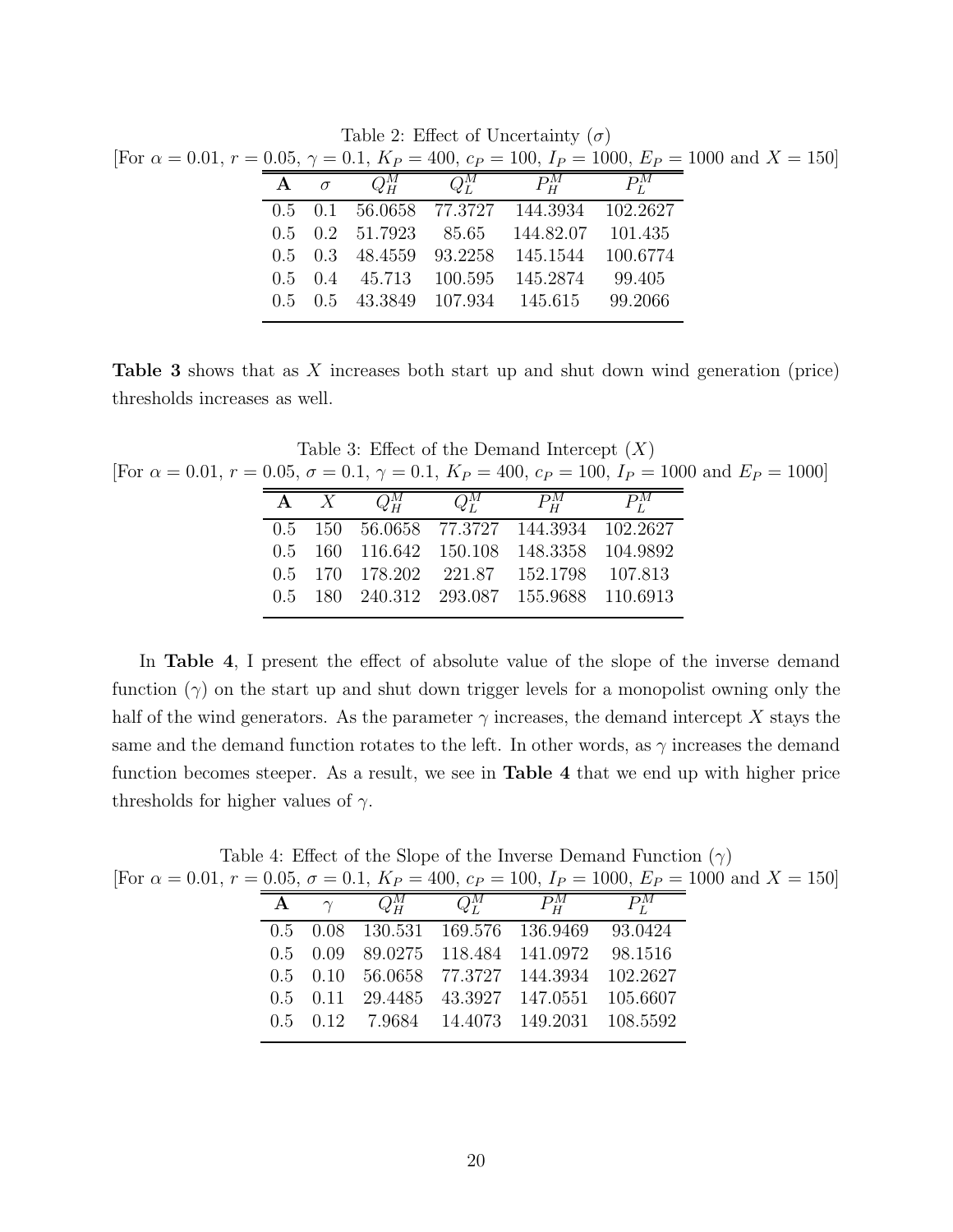# 5 Conclusion

In this paper, I investigate the effects of different wind generator ownership scenarios on the market outcomes. In that regard, I first give a Cournot oligopoly model to show the effects on the total production and market price. Then I provide a real options model to show the effects on the start up and shut down decisions of the peakload generator. In both models, ownership of the wind generators provides a higher level of market power to peakload firms. Hence, we end up with significantly lower total (peakload) production and higher market price in the Cornout model whereas we end up with higher start up and shut down price trigger levels in the real options model. Given the theoretical evidence, policy makers and regulators should consider the outcomes of the possible ownership structures in the electricity markets as important as the investment in renewable electricity production technologies if they want to convey the potential benefits of renewable generation to consumers.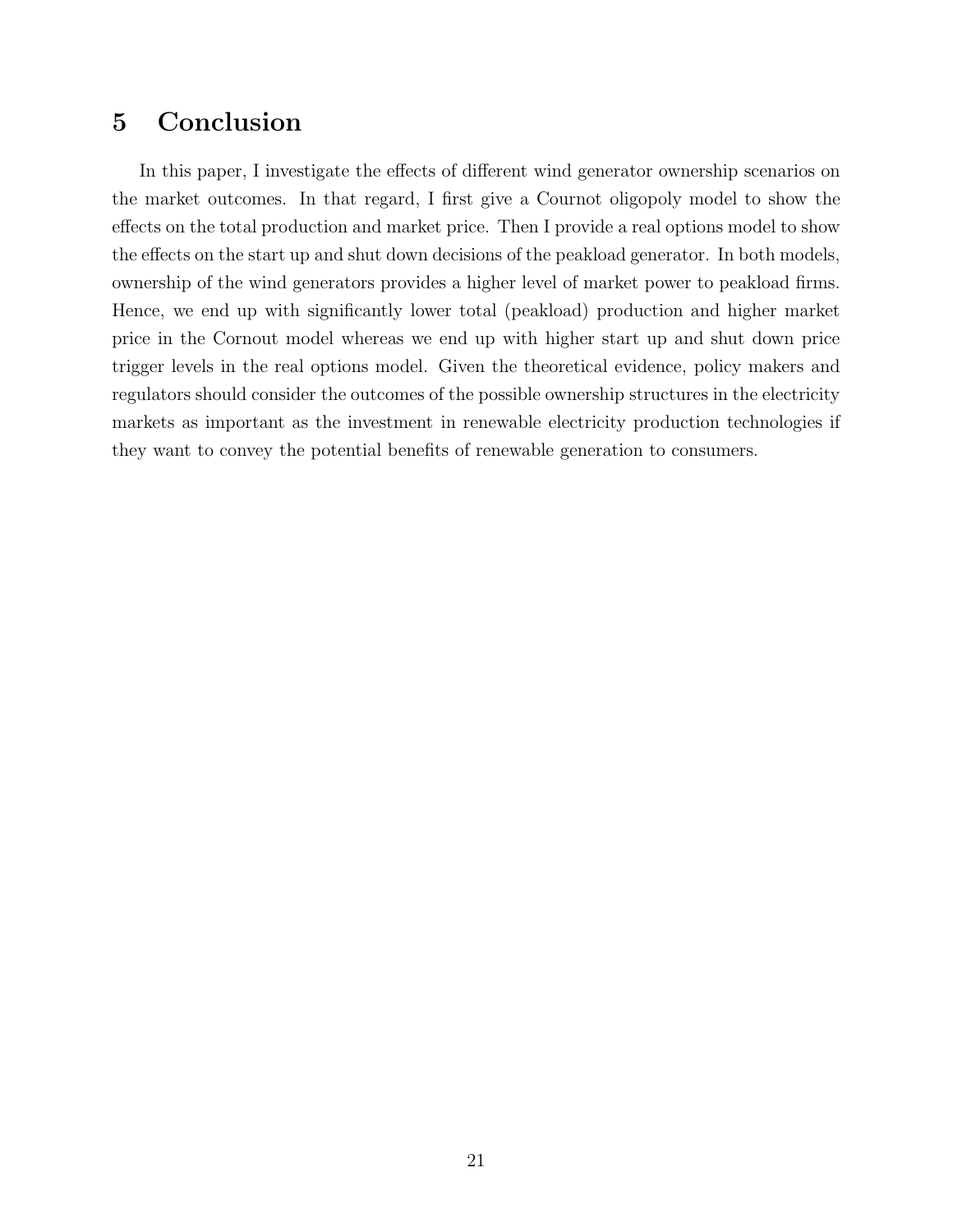# References

Bushnell, J. (2010) Building Blocks: Investment in Renewable and Non-Renewable Technologies Energy Institute at Haas, working paper.

Dangl, T. 1999, *Investment and capacity choice under uncertain demand* European Journal of Operational Research, 117: 415-428

Deng, S. J. and Oren, S.S., (2003). Incorporating Operational Characteristics and Startup Costs in Option-Based Valuation of Power Generation Capacity Probability in the Engineering and Informational Sciences (PEIS), 17 (2), pp.155-181.

Dixit, A. K., (1989), Entry and Exit Decisions under Uncertainty, Journal of Political Economy , Vol. 97, No. 3, pp. 620-638.

Dixit, A. K. and Pindyck, R., (1994), *Investment under Uncertainty*, Princeton University Press.

Hagspiel, V., Huisman, K.J.M. and Kort, P. M. (2010) Production Flexibility and Investment under Uncertainty

Green, R. and Vasilakos, N. (2010) Market behaviour with large amounts of intermittent generation Energy Policy, 38(7), 3211-3220.

Green, R. and Vasilakos, N. (2011) The Long-Term Impact of Wind Power on Electricity Prices and Generating Power ESRC Centre for Competition Policy Working Paper Series.

Joskow, P. and Kahn, E. (2002), A Quantitative Analysis of Pricing Behavior in Californias Wholesale Electricity Market During Summer 2000 The Energy Journal, Vol 23, No. 4,

Lamont, Alan D. (2008) Assessing the long-term system value of intermittent electric generation technologies Energy Economics, 30, 1208-1231.

Misir, N. (2012) Economic Capacity Withholding: Effects of Power Plant Operational Characteristics on Estimation of Market Power Working paper.

Sensfuss, F., Ragwitz, M., Genoese, M., (2008), The merit-order effect: a detailed analysis of the price effect of renewable electricity generation on spot market prices in Germany Energy Policy, 36 (8), 30763084.

Thompson, M., Davison, M. and Rasmussen, H. (2003), Valuation and Optimal Operation of Electric Power Plants in Competitive Markets Operations Research, July 1, 2004; 52(4): 546 - 562.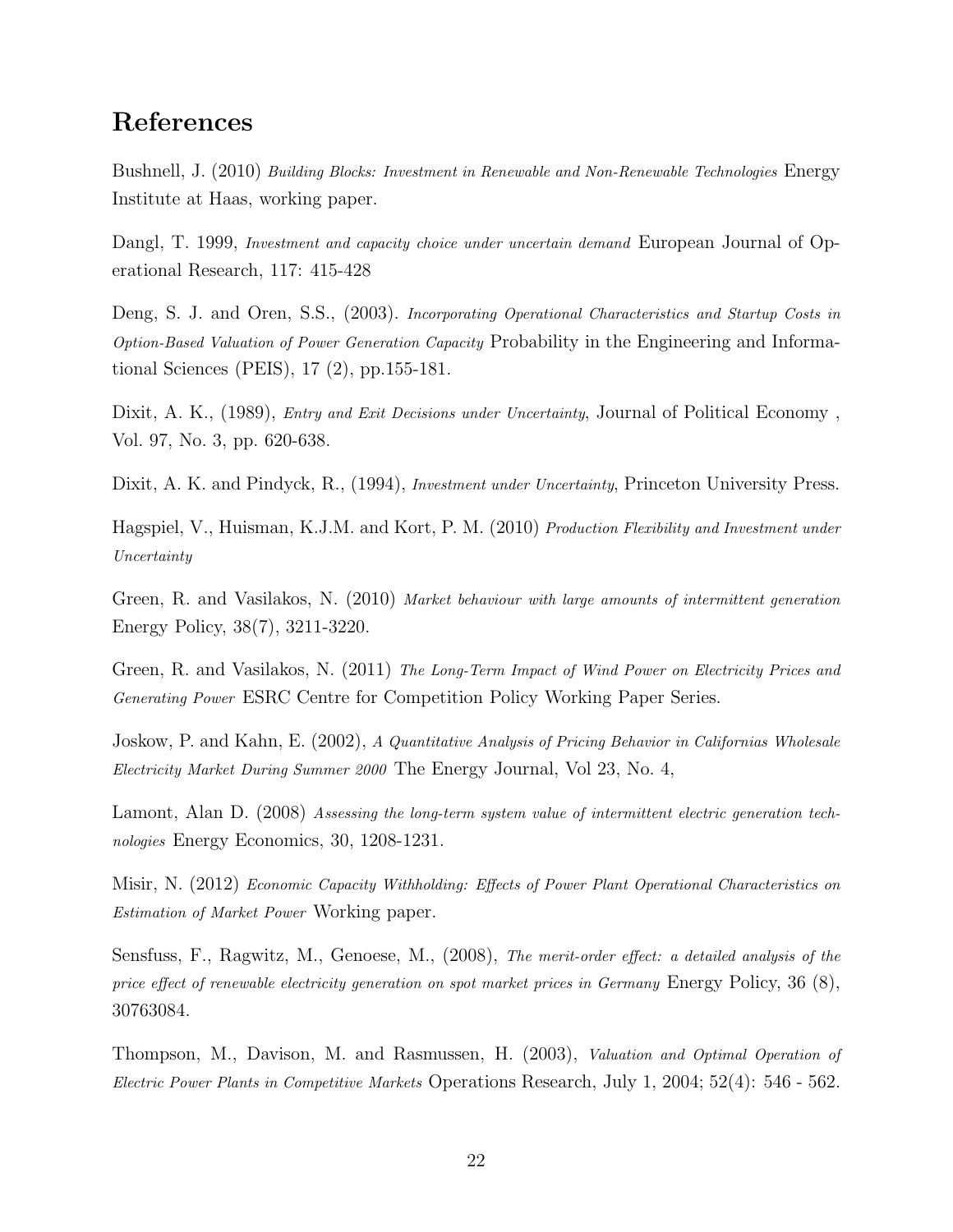Twomey, P. and Neuhoff, K. (2010), Wind power and market power in competitive markets, Energy Policy, Volume 38, Issue 7, 31983210.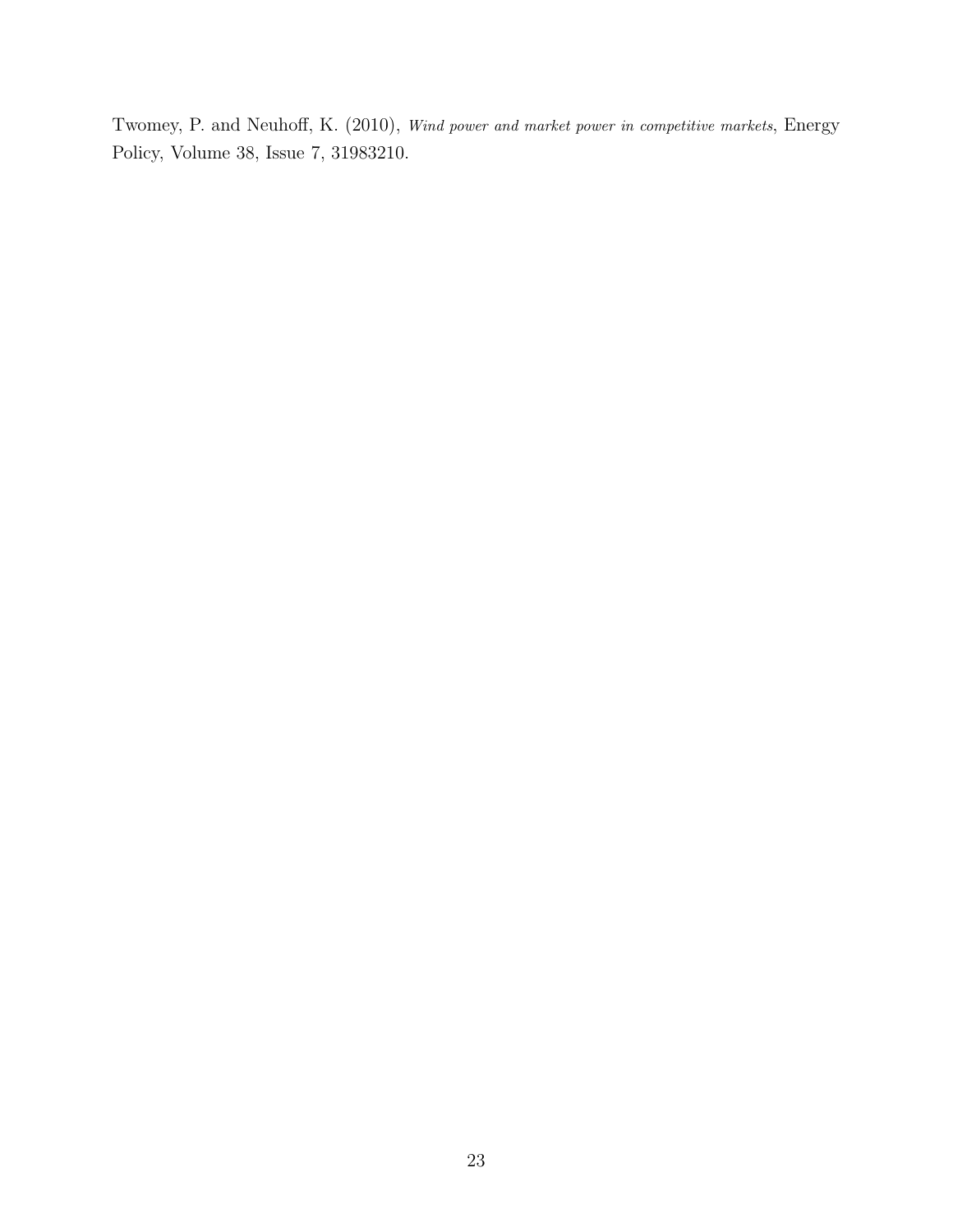# A Appendix Additional Model Details and Results

### A.1 Oligopolistic Cournot Equilibrium

Profit function for any firm  $i \in I$  is given:

$$
\Pi_i(t) = [X - \gamma(Q_{P,i} + Q_{P,i'} + Q_{P,n-k} + Q_W(t))](Q_{P,i} + \mathbf{A}Q_W(t)) - cQ_{P,i}
$$

Therefore, firm  $i$ 's objective is to maximize the profit function:

$$
max_{Q_{P,i}} \{ \Pi_i(t) \} \tag{33}
$$

s.t.  $Q_{P,i} \geq 0$ .

Then, the first order condition is given by:

$$
Q_{P,i} = \frac{1}{2} \left[ \frac{X - c}{\gamma} - Q_{P,i'} - Q_{P,n-k} - (\mathbf{A} + 1) Q_W \right]
$$

By taking  $Q_{P,i'} = (k-1)Q_{P,i}$ , best-response function for firm *i* is given by:

$$
Q_{P,i} = \frac{1}{k+1} \left[ \frac{X-c}{\gamma} - Q_{P,n-k} - (\mathbf{A} + 1)Q_W \right]
$$

Similarly for any firm  $j \in J$ , we have:

$$
\Pi_j(t) = [X - \gamma (Q_{P,j} + Q_{P,j'} + Q_{P,k} + Q_W(t))]Q_{P,j} - cQ_{P,j}
$$

Hence, firm  $j$ 's objective is to maximize the profit function:

$$
max_{Q_{P,j}} \{ \Pi_j(t) \} \tag{34}
$$

s.t.  $Q_{P,j} \geq 0$ .

Then the first order condition entails:

$$
Q_{P,j} = \frac{1}{2} \left[ \frac{X - c}{\gamma} - Q_{P,j'} - Q_{P,k} - Q_W \right]
$$

By taking  $Q_{P,j'} = (n - k - 1)Q_{P,j}$ , best-response function for firm j is given by:

$$
Q_{P,i} = \frac{1}{n-k+1} \left[ \frac{X-c}{\gamma} - Q_{P,k} - Q_W \right]
$$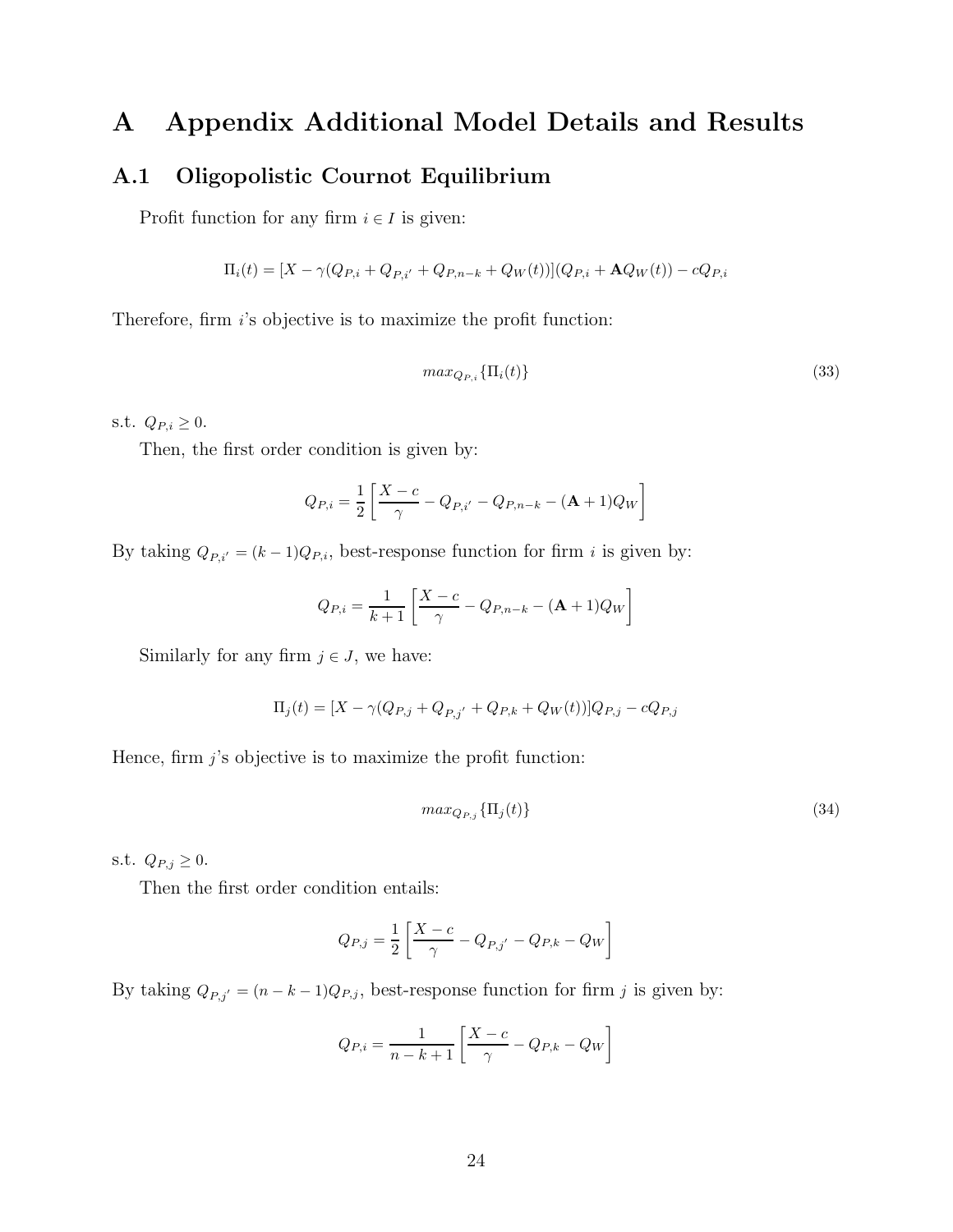By inserting  $Q_{P,j}$  into  $Q_{P,i}$ , we get the equilibrium quantities:

$$
Q_{P,i}^{*}(t) = \frac{X - c}{\gamma(n+1)} - \frac{1 - \alpha}{n+1} Q_W(t) - \mathbf{A} Q_W(t)
$$

$$
Q_{P,j}^{*}(t) = \frac{X - c}{\gamma(n+1)} - \frac{1 - \alpha}{n+1} Q_W(t)
$$

### A.2 Welfare Implications

I use the conventional definition for consumer surplus as the difference in area under the demand curve for a given production level  $(Q(t))$  minus the total market value of purchasing that level of output. Therefore, for our linear inverse demand function, we have:

$$
CS[Q(t)] = \left[ \int_0^{Q(t)} (X - \gamma q) dq \right] - (X - \gamma Q(t))Q(t) = \frac{\gamma Q(t)^2}{2}
$$
(35)

Given the total production level in **Equation 12**, we have:

$$
CS^{\alpha}[Q_W(t)] = \frac{n^2}{(n+1)^2} \frac{(X-c)^2}{2\gamma} + \frac{n(1-\alpha)(X-c)}{(n+1)^2} Q_W(t) + \frac{\gamma(1-\alpha)^2}{2(n+1)^2} Q_W(t)^2 \tag{36}
$$

Producer surplus for a given prodution level  $(Q(t))$  is given by the total revenue minus the total cost of production. Hence:

$$
PS[Q(t)] = (X - \gamma Q(t))Q(t) - cQ_P(t)
$$
\n(37)

Again taking Equation 12 into account, we have:

$$
PS^{\alpha}[Q_W(t)] = \frac{n}{(n+1)^2} \frac{(X-c)^2}{\gamma} + \left[ \frac{(1-n)(1-\alpha)(X-c)}{(n+1)^2} + c \right] Q_W(t) - \frac{\gamma(1-\alpha)^2}{(n+1)^2} Q_W(t)^2 \tag{38}
$$

For the calculation of the social surplus we can either use the objective function in Equation 3 or alternatively the sum of the consumer and producer surplus. Then total social surplus is given by:

$$
S^{\alpha}[Q_W(t)] = \frac{n(n+2)}{(n+1)^2} \frac{(X-c)^2}{2\gamma} + \left[ \frac{(1-\alpha)(X-c)}{(n+1)^2} + c \right] Q_W(t) - \frac{\gamma(1-\alpha)^2}{2(n+1)^2} Q_W(t)^2 \tag{39}
$$